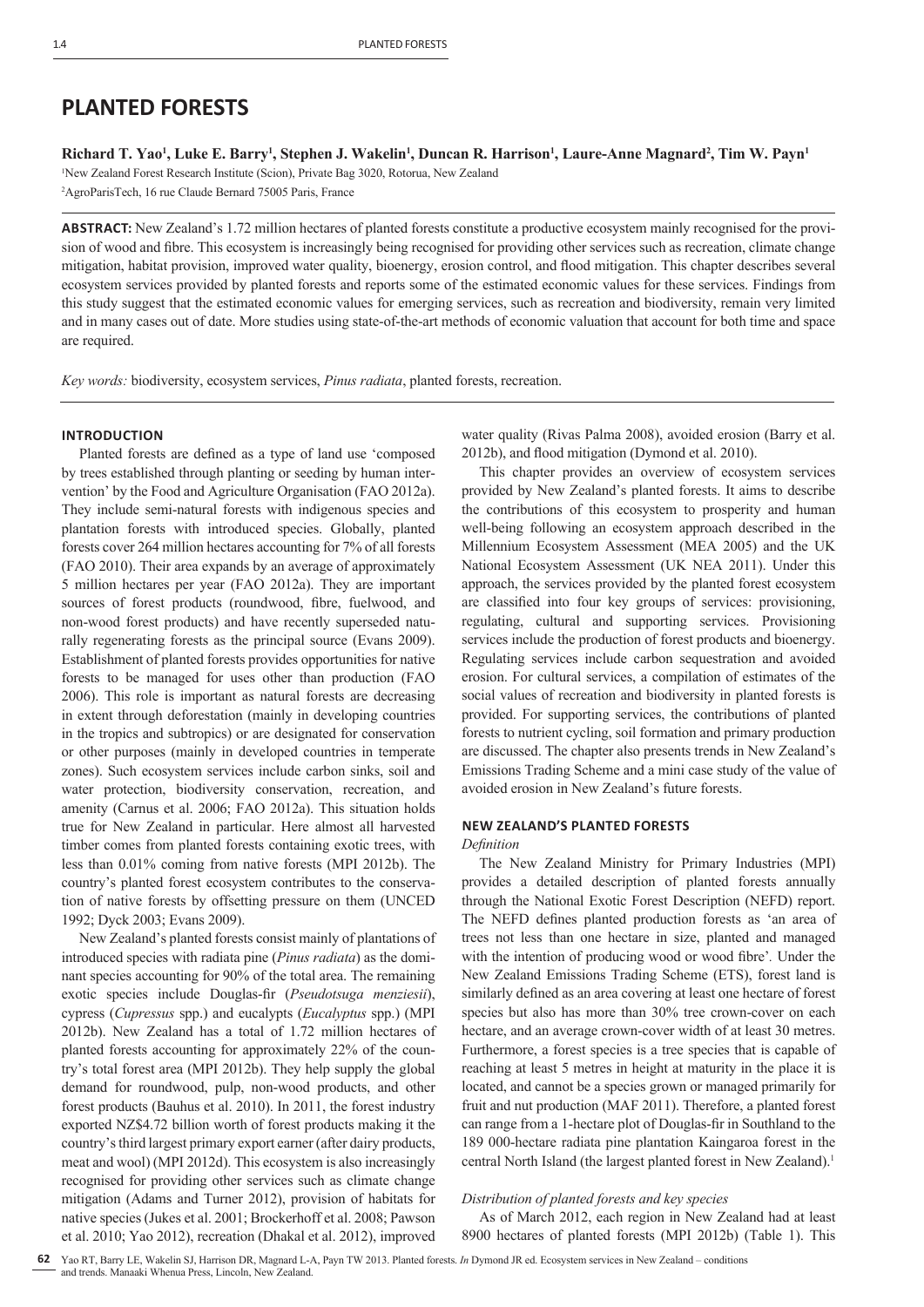indicates that planted forests are distributed all over the country (Figure 1A and 1B). Seventy percent of the forest areas can be found in the North Island, mostly in the Waikato, Bay of Plenty and Northland regions (Figure 1A). Planted forests in the South Island are more sparsely distributed compared with those in the North Island (Figure 1B). More details of area planted by region and district as well as age class distribution are provided in Table 1.

Radiata pine is by far New Zealand's most widely grown

| <b>New Zealand total</b>  | 1719501   | 100.0 |
|---------------------------|-----------|-------|
| <b>South Island total</b> | 514894    | 29.9  |
| Southland total           | 82 213    | 4.8   |
| Invercargill City         | 688       |       |
| Gore District             | 4404      |       |
| Southland District        | 77 121    |       |
| Otago total               | 121 575   | 7.1   |
| Clutha District           | 81 285    |       |
| Dunedin City              | 14 351    |       |
| Central Otago District    | 7053      |       |
| Queenstown-Lakes District | 757       |       |
| Waitaki District          | 18 129    |       |
| Canterbury total          | 111 400   | 6.5   |
| Waimate District          | 11629     |       |
| <b>Timaru District</b>    | 11868     |       |
| Mackenzie District        | 4888      |       |
| <b>Ashburton District</b> | 3776      |       |
| Christchurch City         | 11495     |       |
| Selwyn District           | 13 863    |       |
| Waimakariri District      | 12458     |       |
| Hurunui District          | 40 078    |       |
| Kaikoura District         | 1345      |       |
| West Coast total          | 32 466    | 1.9   |
| <b>Westland District</b>  | 14657     |       |
| Grey District             | 13 940    |       |
| <b>Buller District</b>    | 3869      |       |
| Marlborough total         | 71885     | 4.2   |
| Marlborough District      | 71885     |       |
| Nelson total              | 8969      | 0.5   |
| Nelson City               | 8969      |       |
| Tasman total              | 86 3 86   | 5.0   |
| <b>Tasman District</b>    | 86386     |       |
| <b>North Island total</b> | 1 204 607 | 70.1  |
| Wellington total          | 63 975    | 3.7   |
| South Wairarapa District  | 8562      |       |
| <b>Carterton District</b> | 10 341    |       |
| <b>Masterton District</b> | 32 880    |       |
| Lower Hutt City           | 299       |       |
| <b>Wellington City</b>    | 574       |       |
| Porirua City              | 1409      |       |
| <b>Upper Hutt City</b>    | 6246      |       |
| Kapiti Coast District     | 3664      |       |
| Manawatu-Wanganui total   | 128 534   | 7.5   |
| <b>Tararua District</b>   | 15885     |       |
|                           |           |       |

species, accounting for nearly 90% of the total planted area (Table 2). Its popularity is largely because it is perceived as New Zealand's most profitable species and is a reliable crop (MacLaren and Knowles 2005). Radiata pine is typically planted as monocultural stands and is harvested between 26 and 32 years after planting (Dyck 2003; Carnus et al. 2006). As of March 2012, approximately 96% of the planted area of radiata pine consisted of trees under 30 years of age (Table 2). Radiata pine is mainly used as a production forest species but also serves as a shelterbelt

Ruapehu District 46 789 Wanganui District 28 315 Rangitikei District 21 911 Manawatu District 6646 Palmerston North City 2271 Horowhenua District 6717

| <b>TABLE 1</b> Area of planted forests by region and district (Source: MPI (2012b)) |  |
|-------------------------------------------------------------------------------------|--|
|-------------------------------------------------------------------------------------|--|

**forest (ha)**

**Total area of planted forest (%)**

**District/Region Area of planted** 

*Northland total* 161 559 9.4

*Auckland total* 41 000 2.4

*Waikato District total* 308 994 18.0

*Bay of Plenty total* 196 314 11.4

*Gisborne total* 154 289 9.0

*Hawke's Bay total* 129 586 7.5

*Taranaki total* 20 356 1.2

Far North District 91 494 Whangarei District 31 711 Kaipara District 38 354

Auckland City 41 000

Thames-Coromandel District 16 332 Hauraki District 3255 Waikato District 18 271 Matamata-Piako District 1400 Hamilton City 1 Waipa District 2709 Otorohanga District 5057 South Waikato District 66 622 Waitomo District 25 651 Taupo District 169 696

Tauranga District 110 Western Bay of Plenty District 23 731 Rotorua District 51 460 Kawerau District 34 Whakatane District 104 348 Opotiki District 16 631

Gisborne District 154 289

Wairoa District 53 890 Hastings District 60 129 Napier City 139 Central Hawke's Bay District 15 428

New Plymouth District 4008 Stratford District 6398 South Taranaki District 9950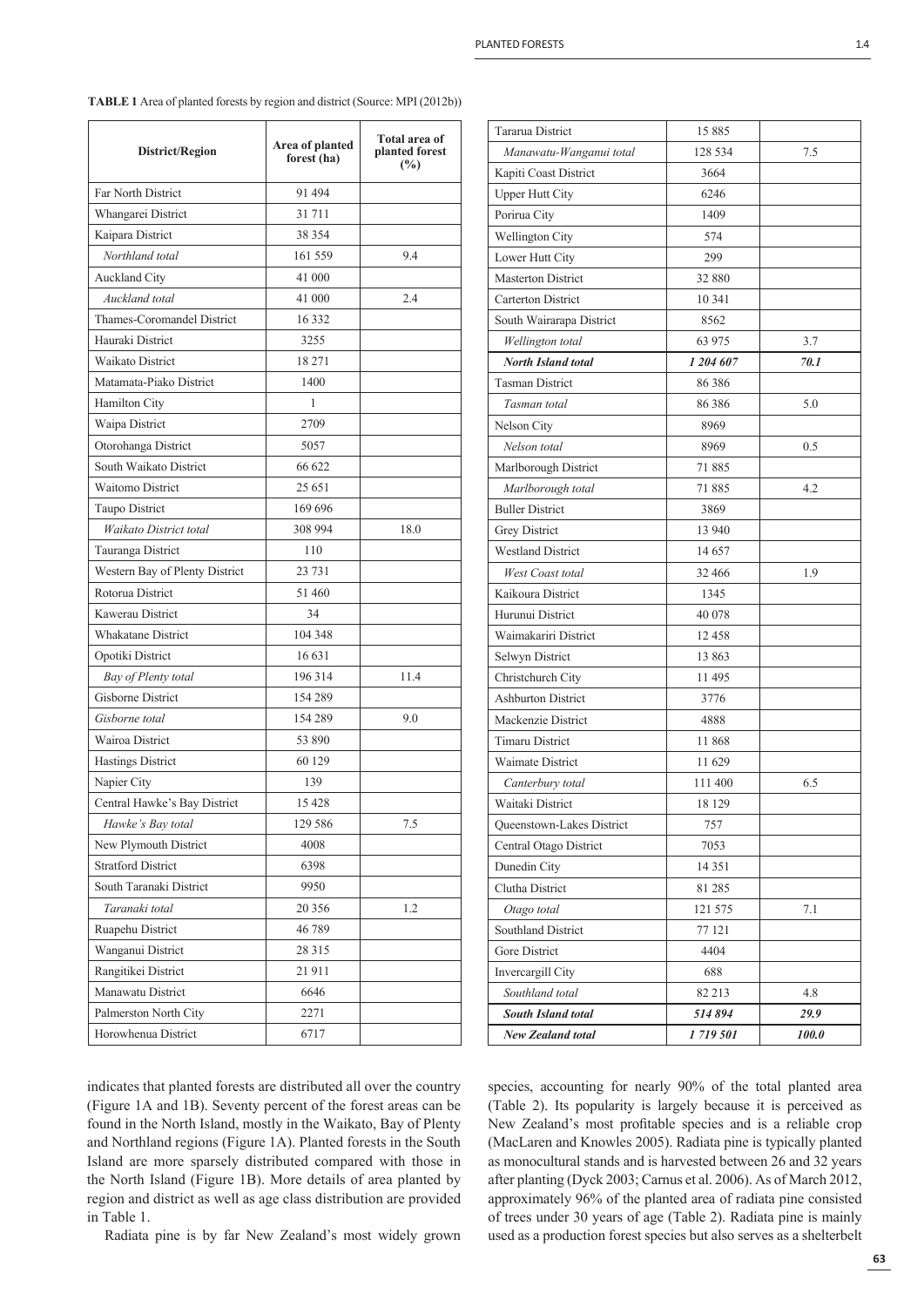

**FIGURE 1** Map of the North Island (left) and South Island (right) showing the location of planted forests area by region (produced from Land Cover Database 3 (Source: http://lris.scinfo.org.nz/layers/tag/lcdb3/).

| Area planted (ha)    |         |          |           |           |           |           |           | <b>Total</b><br>area | <b>Total</b><br>area of<br>planted |           |           |                 |                  |
|----------------------|---------|----------|-----------|-----------|-----------|-----------|-----------|----------------------|------------------------------------|-----------|-----------|-----------------|------------------|
| Age classes<br>(yrs) | $1 - 5$ | $6 - 10$ | $11 - 15$ | $16 - 20$ | $21 - 25$ | $26 - 30$ | $31 - 35$ | $36 - 40$            | $41 - 50$                          | $51 - 60$ | $61 - 80$ | planted<br>(ha) | forest<br>$(\%)$ |
| <b>Species</b>       |         |          |           |           |           |           |           |                      |                                    |           |           |                 |                  |
| Radiata<br>pine      | 181754  | 211 456  | 308 286   | 428 975   | 177 780   | 177 230   | 43 419    | 9682                 | 3224                               | 607       | 487       | 1 542 900       | 89.7             |
| Douglas<br>-fir      | 6971    | 17656    | 34 648    | 16438     | 6301      | 8490      | 8074      | 4158                 | 4150                               | 701       | 272       | 107859          | 6.3              |
| Cypresses            | 1137    | 2890     | 2279      | 1557      | 340       | 1108      | 183       | 62                   | 163                                | 32        | 100       | 851             | 0.6              |
| Other<br>softwoods   | 1951    | 2824     | 3270      | 5085      | 1018      | 2876      | 2664      | 694                  | 1930                               | 633       | 844       | 23 7 89         | 1.4              |
| Eucalypts            | 4050    | 1466     | 8199      | 4652      | 1762      | 970       | 871       | 191                  | 253                                | 84        | 71        | 22 5 6 9        | 1.3              |
| Other<br>hardwoods   | 386     | 1540     | 3048      | 3644      | 1274      | 1479      | 500       | 184                  | 189                                | 109       | 180       | 12 5 3 3        | 0.7              |
| <b>TOTAL</b>         | 196 249 | 237832   | 359 730   | 460 351   | 188 475   | 192 153   | 55 711    | 14 971               | 9909                               | 2166      | 1954      | 1719501         | 100.0            |

**TABLE 2** Area of plantation forests in New Zealand by species and age class, as at 1 April 2012 (Source: MPI (2012b))

species. Nicholas et al. (MPI 2012b) estimated that the area of radiata pine shelter belts was 50 000 hectares.

Douglas-fir is New Zealand's second most popular planted forest species, accounting for over 6% of the total planted forest area (Table 2). Historically, rotation lengths for this species have been much longer (approximately 70–80 years) than for radiata pine (approximately 30 years) (Maclaren 2009). However, improved silvicultural practices have reduced rotation lengths for Douglas-fir to 45 years or less (MPI 2012b). Approximately 98% of the planted area of Douglas-fi r stock is more than 50 years of age (Table 2). Douglas-fir also has advantages over radiata pine in that it is more resistant to windthrow<sup>2</sup> and snow damage and therefore is more suitable in areas with harsh climates (Nicholas et al. 2005; Maclaren 2009). It is also more shade tolerant than radiata pine, and may be an important species for continuouscover forestry on soils where clear-cut harvesting may have negative environmental impacts on steep slopes and soils that are vulnerable to erosion (Maclaren 1996).

In total, Eucalyptus species are the third most popular planted forest species, consisting of 1.3% of New Zealand's planted forest area (Table 2). Rotation lengths vary according to species and end uses. Rotations will be less than 20 years when grown for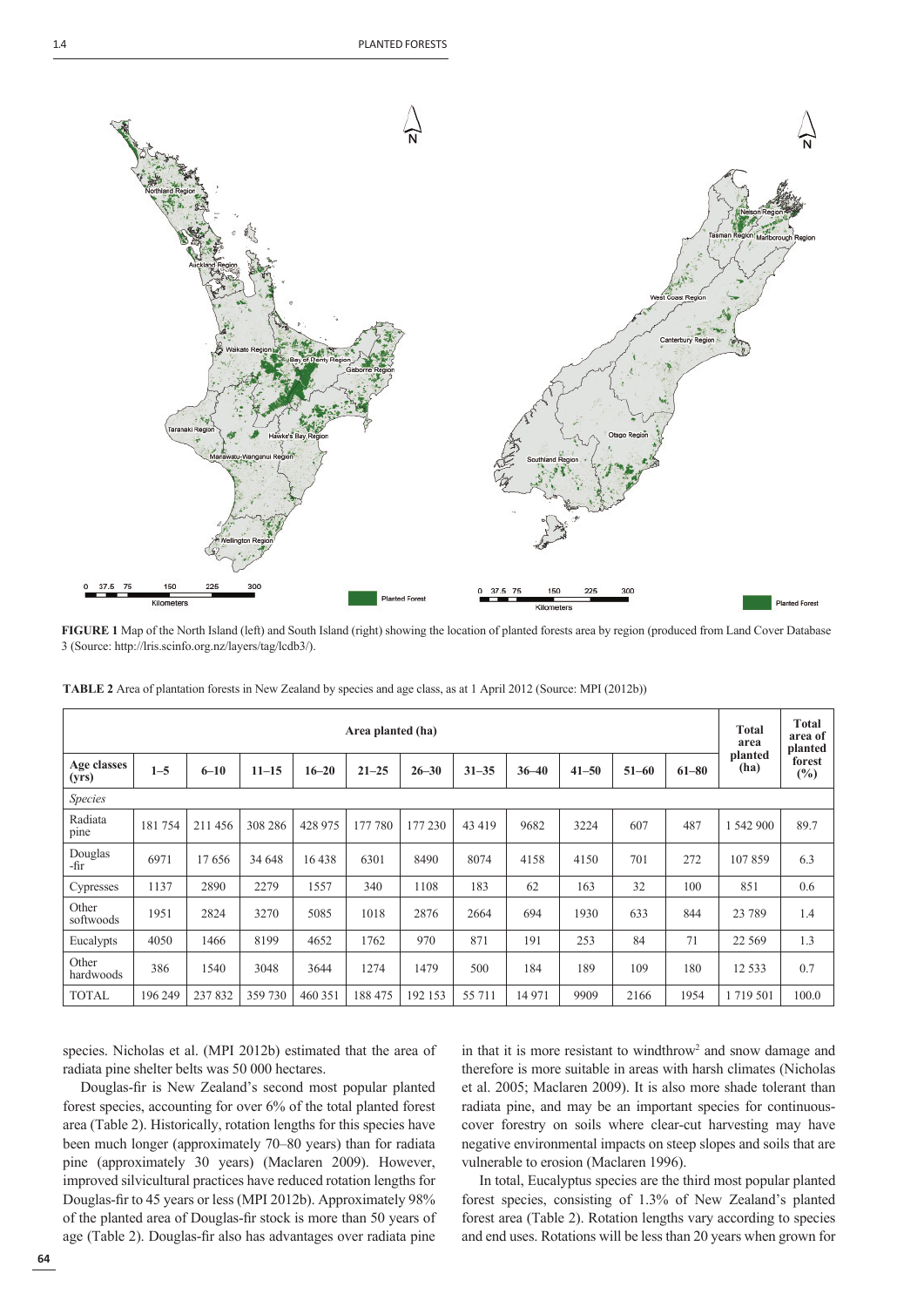pulp wood, so species like *Eucalyptus nitens* may be preferred for such uses because of its high growth rates when young (Nicholas et al. 2005). Age classes under 35 years account for 97% of all eucalyptus plantations (Table 2).

As of 2011, approximately 9 851 hectares (0.6% of forest area) were planted with various species of cypress. The main species grown are *Cupressus lusitanica* and *C. macrocarpa*. These two usually have rotations lengths of 30–40 years. Similar to radiata pine, cypresses can also be used for shelter belts (Nicholas et al. 2005). Other softwoods (1.4%) and hardwoods (0.7%) make up the remainder of planted forest species (Table 2). These include other exotic species like *Sequoia sempervirens* (commonly known as coast redwood), and some natives like *Agathis australis* (kauri) and *Podocarpus totara* (tōtara).

#### *Pruning and thinning regimes*

The choice of growing regime depends on a number of factors, such as site characteristics, management and market demand. The choice is also highly influenced by the preferences of investors. The key regime types may be grouped into four broad categories (MPI 2012b), namely pruned or unpruned and with or without production thinning. Table 3 provides an overview of the growing regimes (where known) for the different tree species discussed above and also the area allocated to each regime for each species across New Zealand.

**TABLE 3** Approximate composition of current planted forests by management regime

| <b>Species</b>            | <b>Management regime</b> | Area (ha) per<br>regime in 2012 |          |
|---------------------------|--------------------------|---------------------------------|----------|
|                           | Pruned                   | Thinned for<br>production       |          |
| Radiata pine              | Yes                      | Yes                             | 207 000  |
|                           | Yes                      | N <sub>0</sub>                  | 692 000  |
|                           | No                       | Yes                             | 41 000   |
|                           | No                       | N <sub>0</sub>                  | 603 000  |
| Douglas-fir*              | No                       | Yes                             | 108 000  |
|                           | No                       | N <sub>0</sub>                  |          |
| Cypress species           | Not known                | Not known                       | 10 000   |
| Other exotic<br>softwoods | Not known                | Not known                       | 24 000   |
| Eucalyptus species        | Not known                | Not known                       | 23 000   |
| Other exotic<br>hardwoods | Not known                | Not known                       | 13 000   |
| <b>TOTAL AREA</b>         |                          |                                 | 1721 000 |

Note: The portions of Douglas-fir with and without production thinning are unknown. Source: MPI (2012b)

The main objective of *pruning* is to increase the proportion of wood ultimately recovered from the log at harvest. Pruning involves the removal of the lower branches of young trees, usually up to a height of 4 metres or more. Radiata pine pruned using various regimes accounts for 53% of the entire planted forests. While pruning regimes provide a higher proportion of a higher grade log in each tree, this comes at an extra cost to the forest grower. Therefore, prices for pruned logs with fixed lengths of clears are the strongest determinant in choices around whether or when to prune (MacLaren and Knowles 2005).

*Thinning* refers to the selective extraction of trees from the forest before harvest. The need for mutual protection of young trees against exposure means that more trees are planted initially than are required for the final crop. MacLaren and Knowles (2005)

suggest that thinning improves the growth rate of remaining trees and reduces the risk of windthrow in the stand. The extracted trees may be left inside the stand or may be removed and sold (known as production thinning). At least one thinning must occur before harvest to ensure the remaining trees grow to an optimal size. This reduces the risk of windthrow to the residual trees, which becomes unacceptable beyond a stand height of 14–18 metres. The timing of the operation is also dependent on whether the thinned trees will be sold. Production thinning requires trees to be large enough and in sufficient quantity (approximately 75–125 m3 per hectare) to make removal commercially viable. Approximately 84% of the total area currently planted with radiata pine has not been production thinned (Table 3). Thinning is relatively unpopular in New Zealand compared to many other countries (e.g. in Europe). Reasons for this include the often difficult topography on new forest sites, the poor or non-existent markets for stems of small piece-size outside the central North Island, and potential damage to crop trees and land removed from production due to the construction of roads and landings.

## **ECOSYSTEM SERVICES PROVIDED BY PLANTED FORESTS**

The MEA (2005) consider the 10 key ecosystems in the world to be the cultivated, dryland, forest, urban, inland water, coastal, marine, polar, mountain and island ecosystems. Of these, the forest ecosystem provides the highest number of ecosystem services. The forest ecosystem includes New Zealand's planted forests, which provide provisioning, regulating, cultural and supporting services. Figure 2 shows the ecosystem services provided by New Zealand planted forests as adapted from the MEA (2005). The planted forest ecosystem provides a variety of services ranging from those that have market prices and are reflected in the gross domestic product  $(GDP)$  (e.g. wood and fibre) to the less tangible ones that are not yet clearly seen in market transactions (e.g. avoided erosion, recreation, water quality). This section presents the four groups of ecosystem services provided by planted forests starting with the more tangible 'provisioning' services by discussing the products, markets and contribution to GDP. This is followed by discussion of the other three services as these are also important to society, but their values remain largely unrecognised. It is hoped that these less tangible services will be better represented in future policies and national accounting systems as they provide a wide range of environmental and social benefits that are increasingly being recognised both locally and globally.

#### *Provisioning services*

Provisioning services refer to the products derived from a planted forest ecosystem such as logs, processed wood, fibre and fuel. Forest products directly contribute to GDP (mainly in the form of export earnings and domestic sales) as they have market prices, which may be expressed in dollars per tonne. The forest industry also provides raw materials that can be used to generate heat and power for other primary industries.

Forest products and markets — The main products from New Zealand's planted forests are currently logs, processed wood, pulp, and paper. The log export and wood processing industries source almost all (>99.99%) of their material from planted forests due to the strict planning and permit process associated with harvesting natural forests on private land (Griffiths 2003). Also, no harvesting is allowed on publicly owned natural forests, which accounts for about two-thirds of the natural forest domain (Lee-Jones 2011). Provisional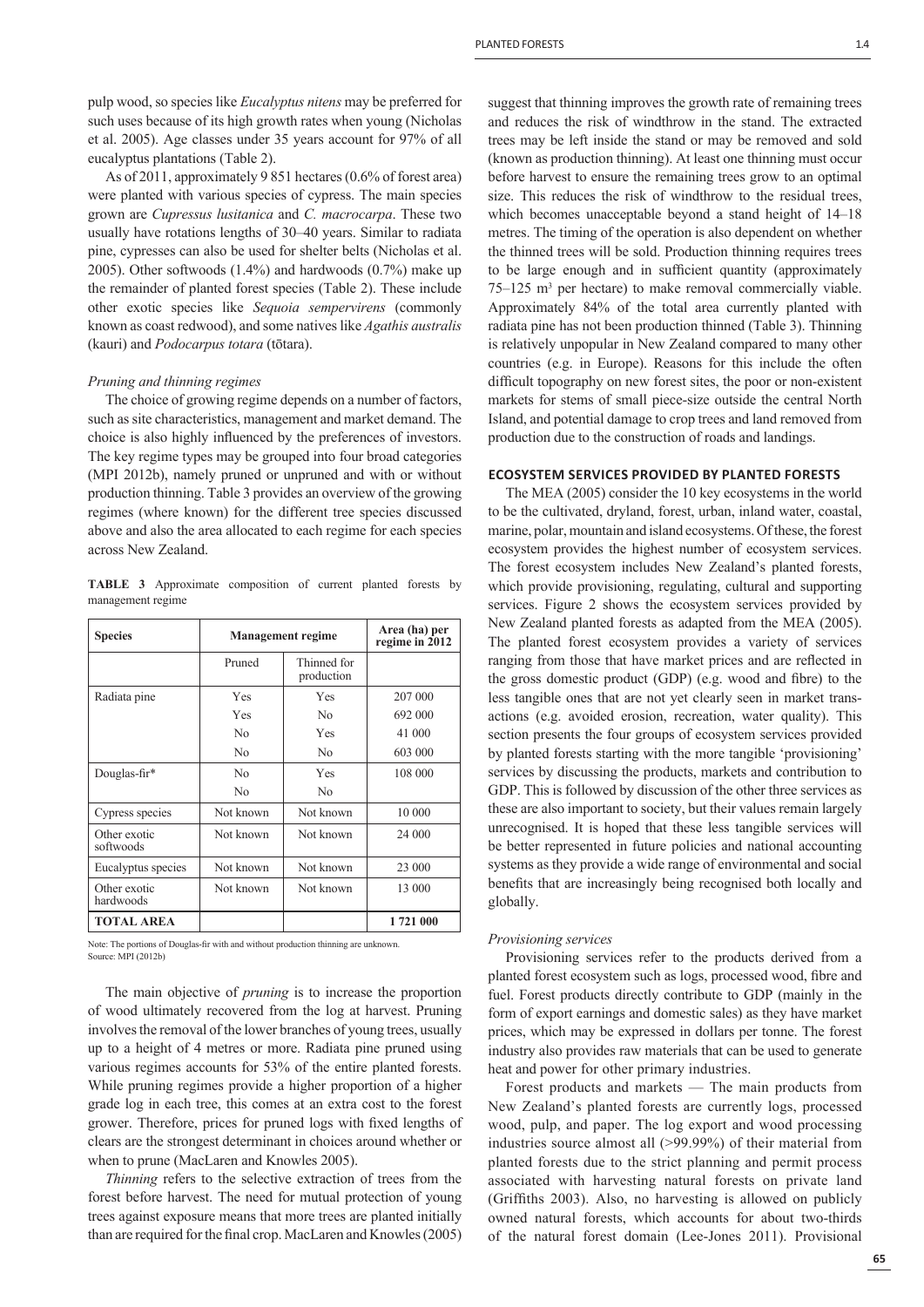





FIGURE 3 New Zealand log harvest – wood flow to products and exports; as log equivalent volumes (all estimates are in million cubic metres), 97.5% balance.

estimates indicate a total of over 26 million cubic metres of roundwood was removed for the year ending September 2011 (MPI 2012c). This wood volume was harvested from 43 300 hectares of planted forest (or 2.5% of the total planted forest area) (MPI 2012c). In 2011, the country provided 1.6% of the world's supply of industrial roundwood (wood that is used for

any purpose other than energy). Uses of roundwood include sawlogs, veneer logs, fence posts and telegraph poles) (FAO 2012a). Almost half this total was exported directly either as logs or poles (FAO 2012a) (Figure 3). Asian markets take over 99% of these log exports, with China importing approximately 63% and South Korea 19% (MPI 2012a). A small amount of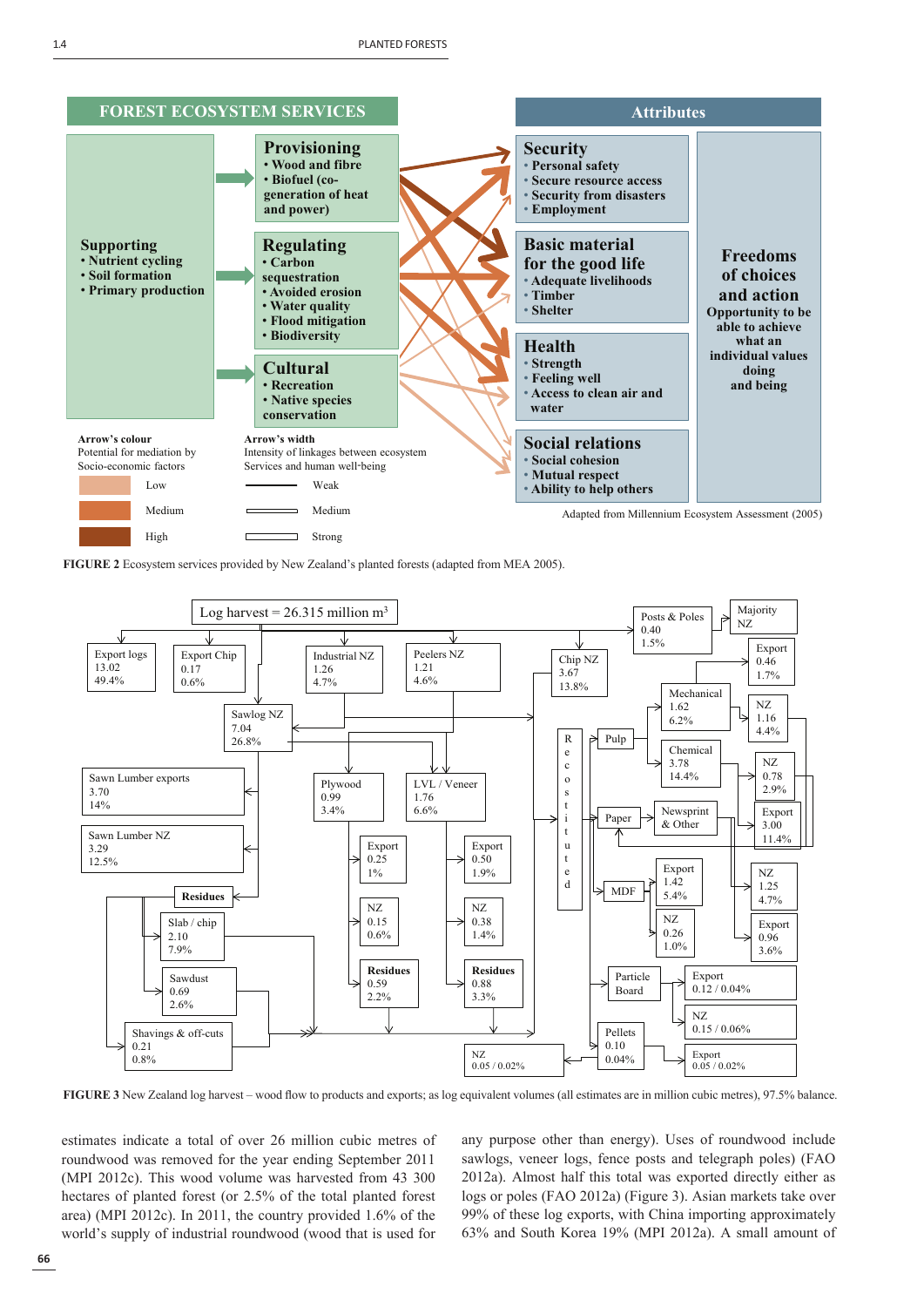Sale of roundwood and other forest products contributed about NZ\$4.3 billion in annual export earnings, as of June 2012 (MPI 2012a). Revenue from domestic sales of forest products was estimated at around NZ\$3.0 billion in 2012 (Horgan 2013). The industry directly employed almost 18 000 people in 2011 (Table 4). Total employment in forest-related activities that year was about 55 600 accounting for 2.3% of the New Zealand labour force (MPI 2012c).

**TABLE 4** Employment in forestry and activities associated with the use of wood in New Zealand for the period February 2011 to February 2012

| <b>ANZSIC 2006 Code and description of activity</b> | Value         |
|-----------------------------------------------------|---------------|
| Forestry and logging total                          | 6950          |
| Sawmilling, planning, and other wood milling total  | 11 005        |
| Paper and paper products total                      | 4950          |
| Wooden furniture manufacturing total                | 3790          |
| Construction of buildings total                     | 28 940        |
| Forestry first stage processing total               | 17955         |
| Total New Zealand industry as at February 2011      | 1 909 900     |
| Total employed labour force as at March 2011        | 2 209 900     |
| Total labour force as at March 2011                 | 2 3 7 6 7 0 0 |

Note 1: Employee count is a head-count of all salary and wage earners for the February month. The Full Time Employee (FTE) count was discontinued in 2003 and replaced with the "Employee Count" in 2004.

Note 2: ANZSIC 2006 is the abbreviation for Australian and New Zealand Standard Industrial Classification 2006 (Trewin and Pink 2006)

Source: MPI (2012a)

The log export market serves as a valuable outlet for grades not consumed in New Zealand and provides an essential outlet for fluctuations in wood availability when wood processors reach their full capacity. The production of forestry products has fluctuated over the last 50 years (Figure 4A). The proportion of logs exported relative to the amount harvested has increased dramatically over this period (Figure 4B). There has been a gradual increase in the value of log exports over the same period in US dollars, with a sharp increase in value in the last 5 years (Figure 4C4 ). Various products are measured in different units so have been converted to metric tonnes assuming nominal product densities (logs, woodchips, sawn timber, and sleepers are 490 kg m–3; panel products are 700 kg m–3; paper and paperboard are 800 kg  $m^{-3}$ ; and other products are 650 kg  $m^{-3}$ ). The world's forest resources are unevenly distributed allowing timber-rich countries, such as New Zealand, to trade with regions experiencing a shortfall in domestic supply. Furthermore, a global decline in supply from naturally grown forests has increased interest in planted forests (Katz 2005). New Zealand has, therefore, been well positioned to take advantage of these opportunities.

In the last decade, increases in New Zealand's log exports have been mostly due to strong demand from Asian markets (GTIS 2013), who buy almost all exported logs. Imposition of a Russian log export tax in 2008 resulted in fewer logs being exported from Russia to China (Lee-Jones 2011). This situation, assisted by competitive pricing of radiata pine logs from New Zealand, expanded the Chinese market to the point where China is the top destination for New Zealand's log exports. This is likely to



**FIGURE 4** Production quantity (A), export quantity (B) and export value (C) of New Zealand forest products from 1961 to 2011 (adapted from FAO 2012).

strengthen in the future as the gap between timber production and demand for wood products in China increases further (Lee-Jones 2011). Export receipts in 2011 for roundwood totalled NZ\$1.65 billion (MPI 2012a).

The sawmilling sector produces sawn timber for export and for the New Zealand construction industry. Stulen (2005) identified six important economic factors for this sector: (1) the expansion in sawn timber export markets from a growing domestic wood supply; (2) lower wood quality from earlier harvesting, (3) advances in sawmilling technology, (4) currency fluctuations, (5) globalisation increasing competitiveness, and (6) changes to market structures.

These factors provide both opportunities and challenges to the sector. Unfortunately, unfavourable changes in currency values and poor wood quality have been major issues for onshore processing that have led to the closure of some sawmills in New Zealand in recent decades. MPI (2012a) reports that in 2011, the largest proportion of sawn timber exports (20%) went to China, with Asia as a whole importing 72%. Australia and the United States were also important export destinations, accounting for 12% and 9%, respectively. Export receipts for the sawn timber, as well as sleepers, were over NZ\$750 million (MPI 2012a).

Panel products (such as plywood, fibreboard and other panel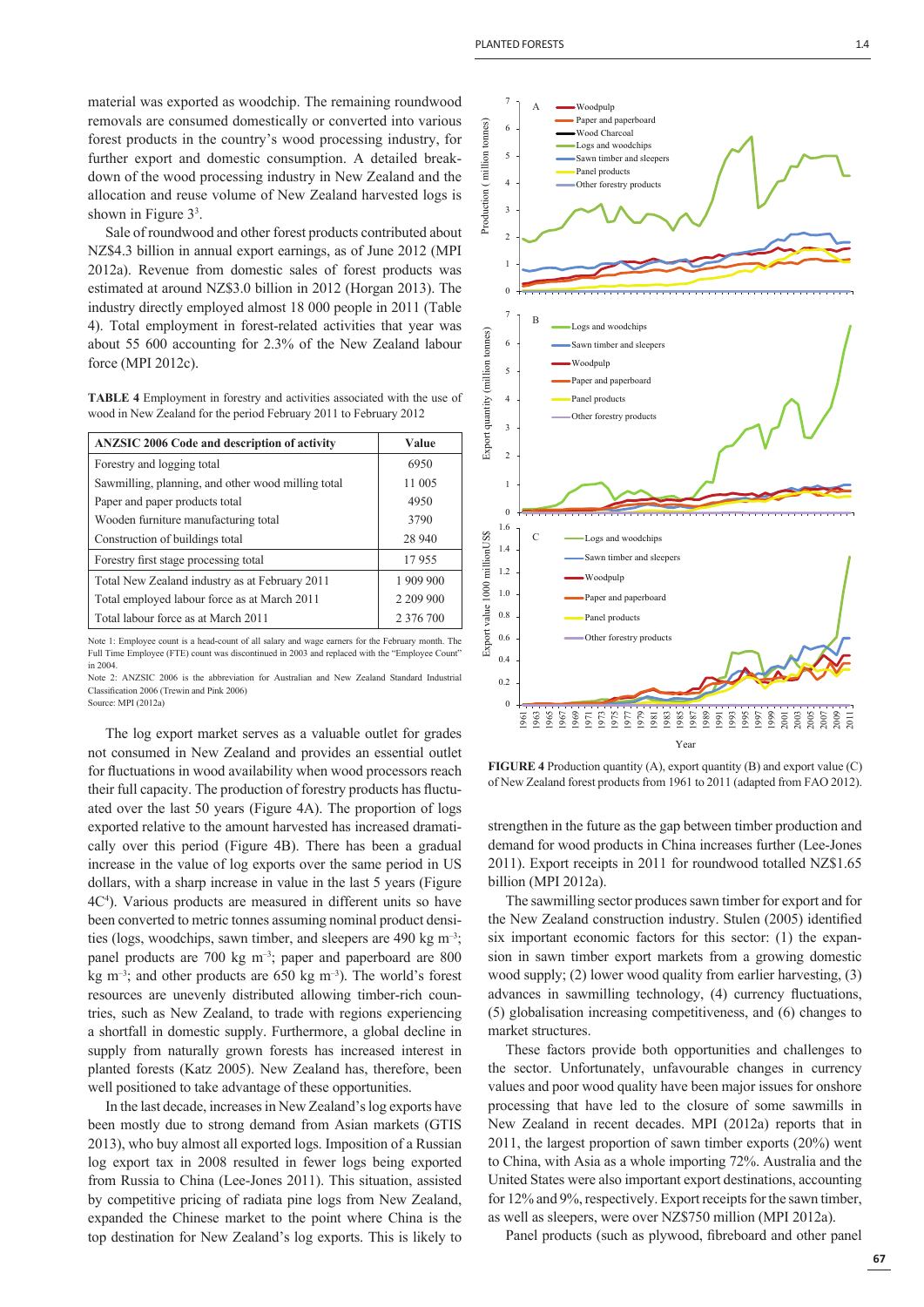1.4 PLANTED FORESTS

products) consist of processed wood material bound together to form sheets. Their properties are closely related to the type and size of wood particles and the types of glue used, as well as how they are manufactured. End uses of panels include furniture, joinery and fitments, cladding, flooring, sheet bracing in walls or ceilings, and concrete shuttering (Warnes 2005). Asia takes 81% of New Zealand's exported panel products. Japan accounts for the majority of these exports at almost 50%, followed by the Philippines at 12% and then China at 10%. The United States and Australia take 5% and 9% respectively (MPI 2012a), but world markets are changing and China has recently become the major net exporter of wood-based panel products globally. In 2008, it was the world's top producer of wood-based panels accounting for 70% of the Asia-Pacific region's (includes New Zealand) production (FAO 2011). In fact, over one-quarter of New Zealand's panel imports came from China in 2011 (GTIS 2013). It is important to note that these figures are not directly comparable as there will be variations in panel properties, wood species used, and log grades traded and manufactured. However, there may be an important opportunity for the New Zealand woodprocessing sector to increase the value of its provisioning service from forestry through investment in value added manufacturing like panel products, which in 2011 provided over NZ\$480 million in export receipts (MPI 2012a).

In 2011, New Zealand exported over 50% of pulp produced, at approximately 815 000 tonnes (FAO 2012b). Asia-Pacific markets (mostly Japan, China, and South Korea) account for approximately 97% of this volume. The total value of these exports in 2011 was over NZ\$610 million (MPI 2012a). Paper and paperboard exports provided over NZ\$400 million in the same period, with approximately one-third of exports going to Australia (MPI 2012a). China, the Philippines, and Malaysia account for another third, with the rest of Asia and the United States making up the remainder.

Economic impacts — Figure 5 highlights the importance of forestry to the New Zealand economy. Across the other high income OECD countries, New Zealand is second only to Estonia in terms of the proportion of forestry's contribution to the economy. The estimates refer to the value added coming only from roundwood harvest (World Bank 2013), which therefore does not include the value added from the wood-processing sector. However, the wood-processing sector has the potential to add significant value to each log harvested by focusing on more options for onshore processing (WoodCo 2012) while at the same time providing extra employment domestically.

The value of exports is affected by the strength of the New Zealand dollar. For example, for the year ended September



**FIGURE 5** Percentage contribution of roundwood harvest to GDP to high income OECD countries (Source: The World Bank 2013).

2011, export returns were up 28% in US dollar terms but only 14% in NZ dollar terms (Lee-Jones 2012).

Regional economies — The forest and logging industries contribute significantly to the economy of the Waikato Region. In 2011, almost 3.8 million cubic metres of logs were harvested in the region, approximately 15.7% of the nation's total harvest in that year. Wood-product manufacturing is also very important to the Waikato regional economy with three major wood and paper manufacturing employers located in this region as at 2010. Employment in this sector is above average relative to the rest of New Zealand. Also, five of the six largest New Zealand forest owners/managers own planted forests in the region (Ashraf and Philips 2012).

The Waikato Region has acknowledged the contribution of natural resources to its economy in the form of ecosystem services. In 1997, the economic worth of ecosystem services was estimated at approximately \$9.4 billion, the same as the region's GDP at that time. Forestry<sup>5</sup> contributed almost  $20\%$  of this value through climate and erosion control, nutrient cycling, waste treatment, raw material production, and carbon storage (Patterson and Cole 1999).

The Bay of Plenty Region is the country's main woodprocessing area and the country's largest sawmill (Waipa) is located within this district. This sawmill was established by the Government in 1939 but has been operated by the private firm Red Stag Timber since 2003. Planted forests cover over 20% of the region. An area of 5.8 million hectares (24.3% of the national total harvest) of the Bay of Plenty was harvested in 2011. In the same year, the Bay of Plenty's forestry sector contributed NZ\$88 million to the regional economy (equivalent to 2.3% of the region's total GDP of NZ\$3.8 billion). Forestry and logging plus the wood and paper product manufacturing industries provided a larger proportion of GDP to the Bay of Plenty compared with other regions in New Zealand (Infometrics 2012). This region is also home to Scion<sup>6</sup>, a leading provider of forest research for the industry.

Bioenergy — The forestry industry contributes to New Zealand's position as a world leader in the co-generation of heat and power from biomass (IEA 2011). Wood waste generated during tree harvesting and sawdust generated during wood processing are used as fuels to produce energy in sawmills, thereby minimising the need for energy from other sources, such as coal. The principal use of this energy at present is for heat in timber-drying kilns. However, opportunities exist for building combined heat and power plants at both saw and pulp mills. In 2011, the total energy derived from wood accounted for approximately 7.4% of the country's primary energy consumption according to the Ministry of Economic Development (MED 2012). Based on these data, the amount of heat generated in the country from bioenergy was approximately 54.4 petajoules in 2011. This quantity is valued at NZ\$921 million for that year in biofuel value using an assumed value of NZ\$16.9 million per petajoule.

In addition to the wood material that is used for energy, there is a significant resource of in-forest residues created during forest tree harvesting, which are not currently utilised for any purpose. This material consists of stem-wood offcuts and breakage, along with branches. It occurs in a variety of locations, some at roadside and some at the stump. The total amount is in the order of 2–2.5 million cubic metres of wood per annum, with an estimated energy content of 13–17 petajoules, valued at approximately NZ\$200 million to NZ\$280 million. Adding this value to the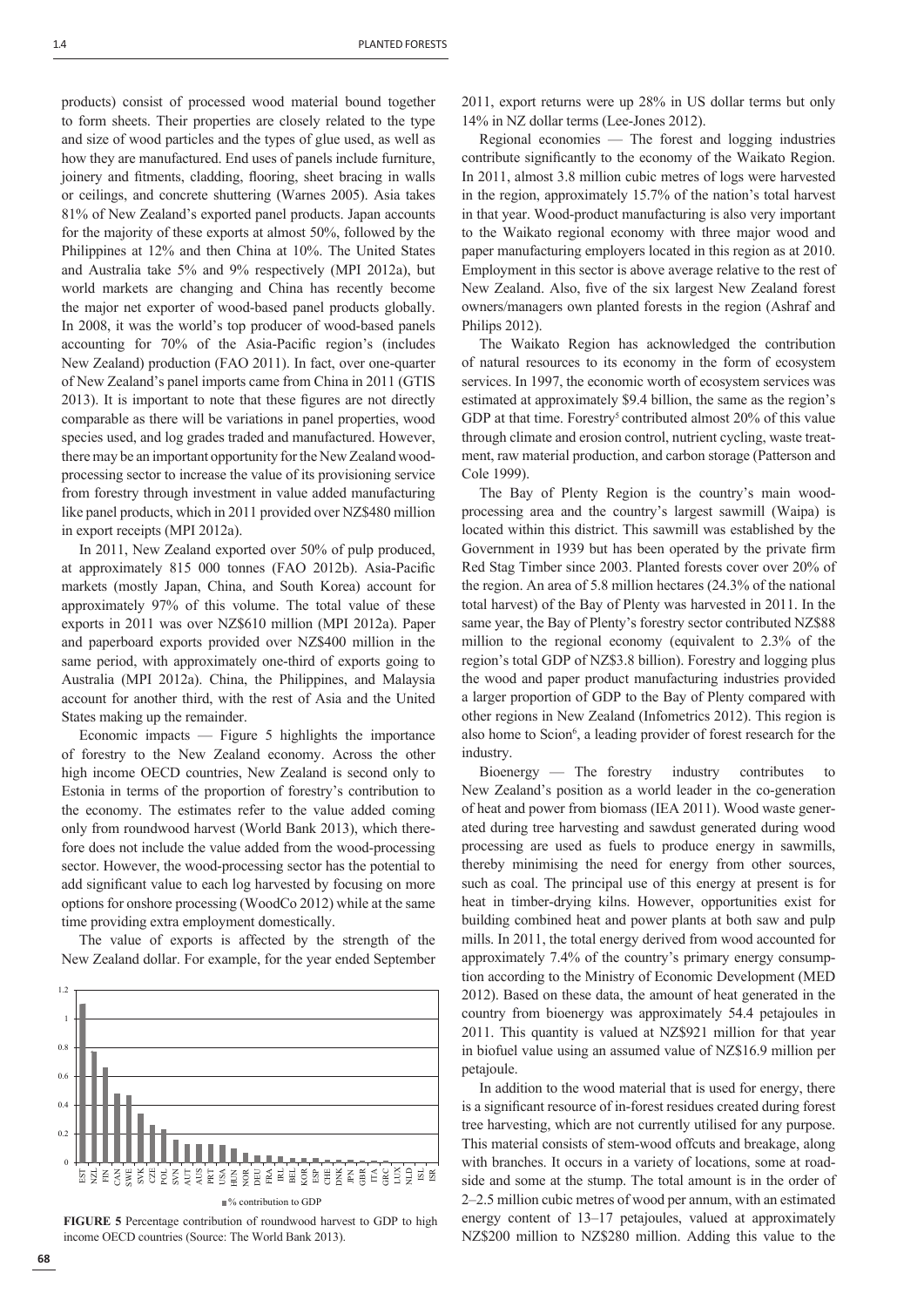biofuel value of NZ\$921 million, provided above, shows that bioenergy could potentially provide an overall value in excess of \$1 billion.

Furthermore, New Zealand's planted forests are sustainably managed so any fuel derived from them has a very low carbon footprint. The production of logs and associated residues is expected to rise by around 40% over the next 10–15 years (MPI 2012b).

#### *Regulating services*

The MEA (2005) defines regulating services as 'the benefits obtained from the regulation of ecosystem processes'. Planted forests provide regulating services such as carbon sequestration, avoided erosion, improved water quality, and flood mitigation (Figure 2). At present only the carbon sequestration service has an economic market.

Carbon sequestration — According to the Intergovernmental Panel on Climate Change Fourth Assessment Report released in 2007, evidence for warming of the climate system is now unequivocal and there is high confidence that the net effect of human activities since 1750 has been one of warming. Global atmospheric concentrations of carbon dioxide, methane and nitrous oxide have increased markedly as a result of human activities since 1750 and now far exceed pre-industrial values (IPCC 2007).The United Nations Framework Convention on Climate Change (UNFCCC), which was signed in 1992, has the objective of stabilising atmospheric concentrations of greenhouse gases including carbon dioxide. The Kyoto Protocol is part of the Convention and provides for binding commitments to emissions reduction. Deforestation is the second largest anthropogenic source of carbon dioxide emissions to the atmosphere, after fossilfuel combustion. Conversely, the role of forests in removing carbon dioxide  $(CO_2)$  in the atmosphere through photosynthesis and storing it as biomass is acknowledged in the internationally agreed rules for reporting and accounting of greenhouse gas emissions and removals. Planted-forest carbon stocks and sequestration rates have been calculated for New Zealand regularly since 1990 (MfE 2012).

For the purposes of international accounting and reporting under the UNFCCC, New Zealand recognises three categories of forest:

1) Pre-1990 natural forest including successional communities (8.1 million ha)

#### 2) Pre-1990 planted forest (1.4 million ha)

3) Post-1989 natural and planted forests (0.6 million ha).

The latter category is mostly planted forest, with a small amount of regenerating natural forest. Currently the assumption is made that natural-forest carbon stocks are in a steady state at the national level, but estimates of carbon stocks and carbon stock changes are provided by the national greenhouse gas inventory for sub-categories (2) and (3).

The distinction between planted forests established before 1 January 1990 and those established after that date is made to align with international policy (the Kyoto Protocol) and is carried through to domestic policy (the Emissions Trading Scheme, ETS). For the first commitment period of the Kyoto Protocol (2008–2012), accounting for the net emissions from afforestation, reforestation and deforestation since 1 January 1990 is mandatory. Accounting for stock changes in forests that already existed before this date (e.g. due to harvesting and restocking)

is optional but total removals from these forests are capped and New Zealand did not elect to account for them. Under the second commitment period (2013–2020), accounting for all managed forests is mandatory but New Zealand has indicated that it will not take on a binding commitment to this part of the agreement.

Reporting of the carbon in harvested wood products is optional under Convention reporting, and estimates were not included in New Zealand's inventory. Accounting for wood products under the Kyoto Protocol is on the basis of an instantaneous emission at the time of harvest for the first commitment period but a firstorder-decay approach may be used for the second commitment period.

Estimates of carbon stock and stock change in planted forests are based on estimates of forest area, activity (harvesting, restocking, afforestation and deforestation) and yield tables derived from simulations undertaken using specialised software such as the Forest Carbon Predictor (Beets et al. 2011). This model integrates the 300 Index Growth Model (Kimberley et al. 2005), a wood density model (Beets et al. 2007), a stand tending model (Beets and Kimberley 2011), and the C\_Change carbon allocation model (Beets et al. 1999), to enable predictions of carbon stocks and changes in New Zealand's planted forests.

The Forest Carbon Predictor simulates the four biomass pools (above-ground biomass, below-ground biomass, dead wood and litter) and accounts for transfers between them due to factors such as needle fall, pruning and thinning. Estimates of soil carbon are based on IPCC default methodology, and assume that soil carbon will stabilise after 28 years following a land-use change. Data are available from the national inventory report for the period 1990–2010 (MfE 2012) and show that:

- Pre-1990 planted forests sequestered about 29 Mt CO<sub>2</sub> annually in the early 1990s but this declined steadily to less than 7 Mt CO<sub>2</sub> in 2002 and remained low due to the combined effects of deforestation and harvesting.
- Post-1989 forests were initially a small source of carbon as the sequestration by growing trees did not compensate for the emissions from vegetation displaced and soil-carbon losses following the land-use change. Sequestration climbed steadily from the mid-1990s, levelling off at about 18 Mt  $CO_2$  annually from 2005.
- Average sequestration rates per hectare vary over time as the age-class structure of forest changes. For planted forests as a whole the rate has varied from 10 to 19 t  $CO<sub>2</sub>$  ha<sup>-1</sup> since 1990.

Previous modelling work undertaken on a similar basis has considered both a longer time frame and future projections. Results showed the importance of afforestation rate and harvesting rate in determining net emissions. For example, Maclaren et al. (1995) showed that the New Zealand plantation estate was a net source of carbon dioxide in the 1970s, despite an increasing area. This is because the last of the over-mature 'old crop' established in the 1930s was harvested and replanted during this period. Similarly, the post-1989 planted forests that are expected to help New Zealand achieve its targets during the first commitment period are likely to be a net source of carbon from 2020, when the extensive areas planted in the mid-1990s become ready to harvest<sup>7</sup>. Pre-1990 planted forests are expected to be a net source in the short term until harvesting switches to the post-1989 resource.

The duration over which pre-1990 forests are a source is shortened if wood products produced are assumed to decay exponentially rather than being instantly emitted at harvest, since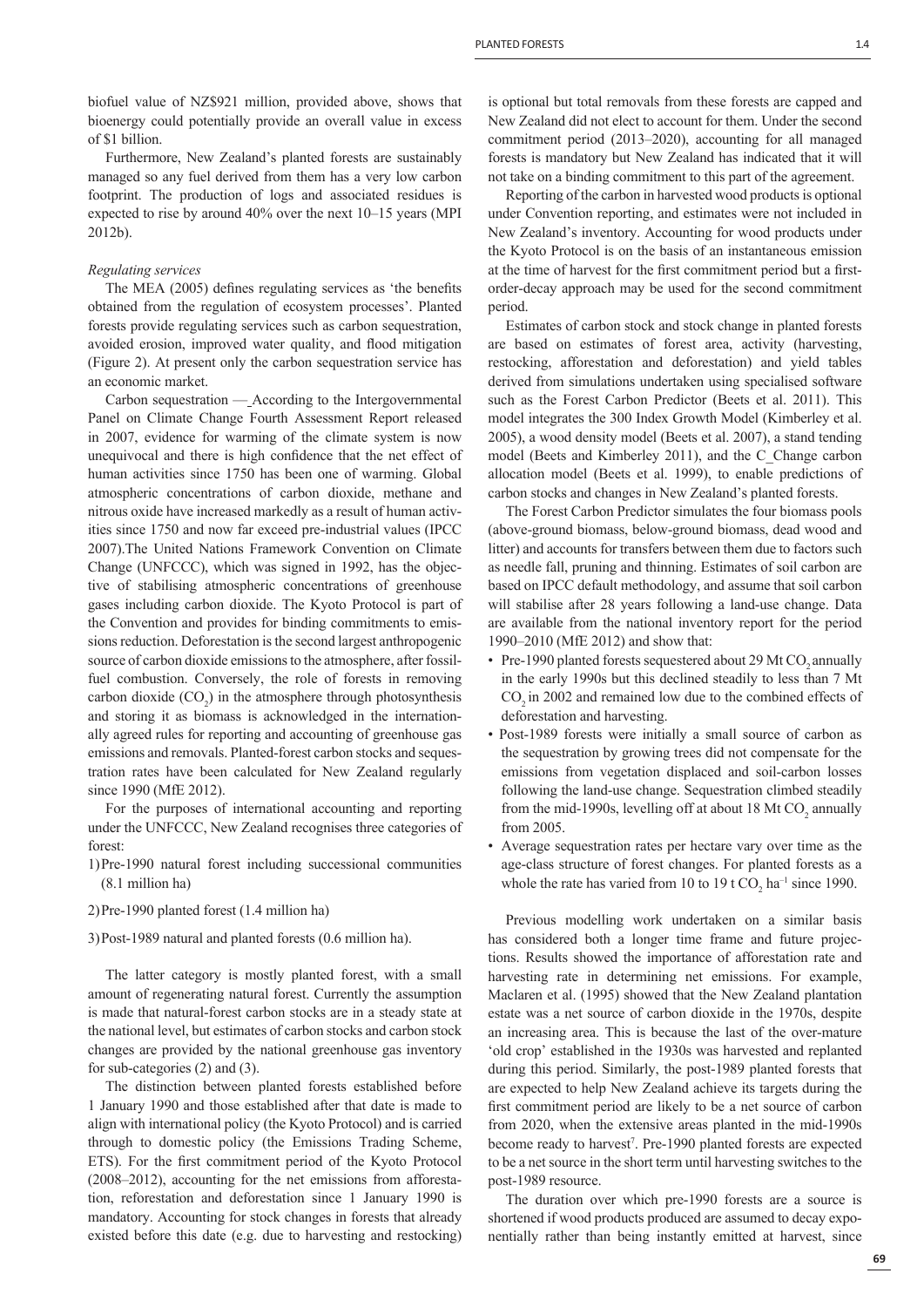

**FIGURE 6** Quarterly carbon price used to calculate New Zealand's Kyoto net position.

short-term net emissions are reduced and long-term emissions are increased (Manley and Maclaren 2010). Gross removals by post-1989 planted forests over the first commitment period were 92 Mt  $CO_2$ -equivalent; just over half the 170 Mt  $CO_2$ -equivalent emitted by agriculture<sup>8</sup>. Obviously, this proportion will fluctuate over time as the age-class structure of the total forest estate changes, and could increase if more marginal farmland is converted to forest.

The value of carbon sequestration by planted forests can be calculated in a number of ways. The obvious option is to use the market price in the New Zealand Emissions Trading Scheme (ETS). The ETS was designed to cover all sectors and greenhouse gases. Participants who emit greenhouse gases are obliged to surrender emission units, which can be bought on the market in New Zealand or overseas, or from the New Zealand Government at a fixed price of NZ\$25. Total emissions are uncapped. Units can be earned through removal activities, including the sequestration of carbon dioxide in forests, embedding of carbon within certain products (e.g. methanol), carbon capture and storage, and the export or destruction of synthetic gases. The demand for units within the ETS is limited for a number of reasons: free allocations of units were made to certain participants (including foresters who may wish to deforest); transition arrangements allowed one emission unit to be surrendered for every two units emitted; and entry of the agriculture sector has been deferred. The ETS is linked to international carbon markets as it allows most Kyoto Protocol emission units to be imported, including Emission Reduction Units (ERUs), Certified Emission Reductions (CERs) and Removal Units (RMUs). The carbon price is therefore set internationally and capped by the New Zealand Government's fixed price. The glut of removal units available on the European market (where their use is restricted) has led to a collapse in the carbon price on the New Zealand market. The carbon price used for calculating New Zealand's net position under the Kyoto Protocol has varied considerably since being introduced. The price per quarter between May 2005 and February 2013 is shown in Figure 6. Using the highest price (NZ\$29.24, November 2008), the value of annual sequestration by all planted forests combined has ranged from NZ\$600 million to \$850 million since 1990. Using the lowest price (NZ\$0.19, November 2012) this drops to just NZ\$3.9 million to \$5.5 million; the equivalent per hectare values are NZ\$285–\$543 and \$1.90–\$3.50, respectively. Note, however, that removal units cannot be earned from pre-1990 planted forests in the ETS.

As well as valuing the annual removal of carbon dioxide from the atmosphere by planted forests, it is also possible to value the total carbon held within the forest stock. The carbon stock in planted forests was estimated for 2008 based on a national plot network and reported in the greenhouse-gas inventory (MPI 2012b). The average stock in pre-1990 planted forests was estimated as  $124 \pm 10$  t C ha<sup>-1</sup> and in post-1989 forest as  $88 \pm 3$  $t C$  ha<sup>-1</sup> (both at the 95% confidence interval). These estimates exclude soil carbon, which is estimated to be 90 t C ha<sup>-1</sup>. The value of carbon stored in non-soil pools in planted forests ranges from NZ\$148 to NZ\$22,749 per hectare, or NZ\$0.2 to NZ\$25 billion in total using the low and high carbon prices given above. Alternative approaches can be taken to valuing sequestration. Forestry sequestration is not covered by the European ETS, so the British Government guidance on valuing carbon used a base 2010 price of £52 per tonne of  $CO<sub>2</sub>$  (about NZ\$100) for forestry sequestration for 'social value' (DECC 2010). Carbon could also be valued in terms of the marginal cost of reducing emissions in other sectors in New Zealand (i.e. assuming removal units could not be imported) or by calculating the cost to the economy of unmitigated climate change.

In general, carbon dioxide sequestered in trees and wood products is stored on a temporary basis before being released back to the atmosphere through decay or combustion. Credits may be earned while the trees are growing but a liability is incurred at the time of harvest. The value to the grower in the ETS comes through the use of money in the intervening period and the possibility that the carbon price will be lower when the liability is incurred. The regulatory-service value lies in expanding the carbon stock held in forests by extending forest area and/or stock per hectare. The pool of carbon in forest products can also be expanded and these products may substitute for products with a higher greenhouse gas footprint. Wood can also directly substitute for fossil fuel use.

Avoided erosion — Soils generally perform many regulatory services including flood mitigation, filtering of nutrients, biological control of pests and disease, recycling of wastes and detoxification, and regulation of nitrous oxide  $(N_2O)$  and methane (CH4 ) emissions (Dominati et al. 2010). Planted forest ecosystems are considered an important resource for protecting many of these services, through avoiding soil erosion (MEA 2005). The total annual cost of soil erosion in New Zealand was estimated at NZ\$127 million in 2001 (Krausse et al. 2001), and approximately NZ\$200 million in current dollars (Dymond et al. 2011). This estimate outlines the impacts of erosion as those that occur onsite as soil erosion and those that occur offsite as sedimentation. This was expanded more recently to outline the impacts as onsite erosion, sedimentation and flooding (Blaschke et al. 2008). Defining the ecosystem services to be valued according to the relevant temporal and spatial scale (e.g. onsite, offsite) helps to avoid double counting (Fu et al. 2011). However, Krausse et al.'s estimate may be subject to double counting, for instance, it is assumed that estimated costs of erosion are additive. This may affect the accuracy of the total cost of erosion estimated but still may provide an approximation in the order of magnitude for the true cost of soil erosion in New Zealand. Double counting can be avoided by employing measures such as accounting only for the value of the final ecosystem service benefits (Fisher and Turner 2008), employing the appropriate valuation method or combination of methods with consideration of the context (Fu et al. 2011), and differentiating between public and private net benefits to avoid potential double counting across stakeholders of ecosystem service benefits (Pannell 2008).

Various studies have identified the vulnerability of pasture land to landslide erosion compared with that of forested land or scrub, with forests offering the least vulnerability (e.g. Pain and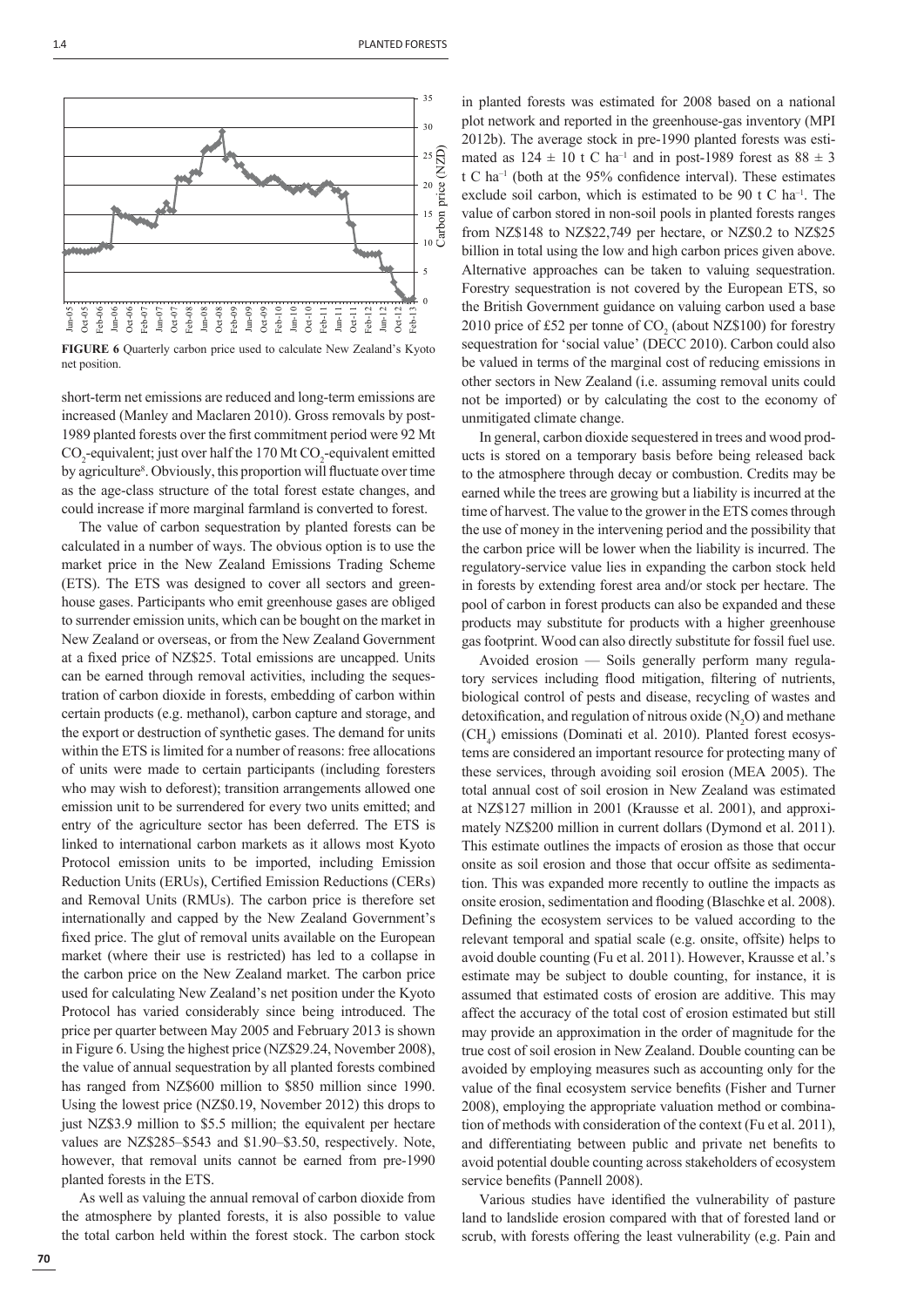Stephens 1990; Hicks 1991; Marden and Rowan 1993; Jones et al. 2008). Jones et al. (2008) suggest that planting radiata pine trees can be an effective means of controlling erosion. The economic value of reduced erosion was calculated by Barry et al. (2012b). They found that afforestation using radiata pine trees on marginal lands in New Zealand's Gisborne Region may provide an avoided erosion benefit in excess of NZ\$1,000 per hectare into perpetuity. The benefits could be even higher for marginal lands in Gisborne that have steeper slopes.

Improved water quality and flood mitigation — Established planted forests improve the infiltration capacity of compacted soils, which in turn reduce surface runoff. These forests also improve water quality by directly shading streams and lake margins and by reducing nutrient and bacterial inputs as a replacement for agricultural crops or as stream buffers (Dyck 2003). Rivas Palma (2008) found that planted forests in Hawke's Bay are valued by households for their ability to contribute to better water quality. In terms of flood mitigation, Bicknell et al. (2004) estimated that damages due to floods cost New Zealand insurers NZ\$247 million between 1995 and 2004, excluding government compensation payments. It is recognised that tree establishment could significantly reduce flooding (Blaschke et al. 2008). Although valuation methods have been developed to estimate values of flood mitigation, to the best of our knowledge, no study yet has estimated the economic value of flood mitigation benefits provided by planted forests.

#### *Cultural services*

Cultural services are those non-material benefits obtained from an ecosystem, such as recreation, aesthetic experience, spiritual enrichment, appreciation of biodiversity, and conservation. Several planted forests in New Zealand provide recreational opportunities to the people who visit them, including walking, mountain biking, horse riding, running, and exercising dogs. Cultural services are increasingly recognised as important components of forest ecosystems. For instance, business entities invested in adding new facilities for four-wheel driving and paintballing, and flying-fox adventure in Woodhill forest, a planted forest about 35 minutes by car from Auckland's central business district<sup>9,10,11</sup>. This 12 500-hectare planted forest is also popular for hunting, horse riding and motorcrossing (Te Ara 2012).

Many studies suggest that habitats for threatened native species can be enhanced through forest management (Maunder et al. 2005; Carnus et al. 2006; Seaton et al. 2009). With the formulation of sustainable management guidelines such as those of product certification (e.g. Forest Stewardship Council, FSC), forest managers increasingly recognise the need to conserve indigenous biodiversity. In fact, New Zealand's planted forests provide habitat for at least 118 threatened native species (Brockerhoff et al. 2008; Seaton et al. 2009; Pawson et al. 2010). This is consistent with the findings of numerous studies overseas (Humprey et al. 2003; Carnus et al. 2006). While a planted forest may support fewer native species than a native forest at the same site, Brockerhoff et al. (2008) suggest that planted forests may also replace other human-modified ecosystems (e.g. degraded pasture). Yao (2012) estimated that an average value of \$69 per household per year for 5 years was placed on increasing the abundance of threatened native species in planted forests by a sample of New Zealanders responding to a proposed biodiversity enhancement programme in New Zealand's planted forests (see Case 3 in this chapter).

A number of studies that estimated the value of forest ecosystem services in planted or native forests have been undertaken in the last 30 years (Table 5). Some applied a 'revealed preference approach' where value was estimated based on observed behaviour such as cost of travelling and time spent in the forest. Other studies applied the 'stated preference approach' where value is elicited based on a simulated market such as contingent valuation and choice experiment. The recreational values from each study are listed as Willingness to Pay (WTP) estimates in each case.

All WTP values were converted to 2012 New Zealand dollars using the New Zealand Inflation Calculator<sup>12</sup>. Economic valuation techniques are established tools in approximating the value of non-market goods. However, estimated WTP values may depend on how each economic valuation survey was conducted and the econometric models that were used. Estimated WTP values may represent conservative estimates as other factors may not have been accounted for in the valuation process. Therefore, proper care should be undertaken if using these numbers in cost-benefit analysis.

Nine of the 12 studies valued recreation per visit while the remaining three valued additional habitat protection for biodiversity conservation. The three economic valuation studies of individual planted forests (1–3 in Table 5) showed that the value of recreation provided ranges between \$34 and \$67 per visit in 2012 New Zealand dollars. Yao and Kaval (2010) sampled more than 700 households across New Zealand for willingness to pay for the improved provision of habitat for native species in public forests (\$95 per year per household). Kerr (1996) used the contingent valuation method and estimated from a sample of users of the Kaitoke Regional Park that the median willingness to pay for the maintenance of park facilities is about \$15 per visit. Beanland (1992) found that households would be willing to pay about \$14 per year for biodiversity conservation (via possum control) in Aorangi Awarua native forest park.

Barry et al. (2012a) used continent valuation to estimate the willingness to pay for a possible entrance fee in a new forest park, Tauranga Energy Consumers Trust (TECT) Park in the Bay of Plenty region. Estimated entrance fees for various types of activity per visit were walking (\$4), mountain biking (\$8), horse riding (\$9) and motocross (\$19). These recreational activities are only part of the many outdoor recreational pursuits that TECT Park provides for at least nine recreational clubs<sup>13</sup>.

In addition to recreation, Table 5 shows studies that value other ecosystem services from planted forests. Yao (2012) estimated the economic value of a proposed biodiversity enhancement programme in New Zealand's planted forests, which is about \$69 per household per year for 5 years. Rivas Palma (2008) used choice modelling to estimate the value of improving water quality, quantity and biodiversity in planted forests in Hawke's Bay. The study found that Hawke's Bay households would be willing to pay hundreds of dollars per year for improvement in the provision of those services.

Of the 12 studies listed in Table 5, only five studies were conducted from 2005 onwards while the rest were done in the 1980s and 1990s. There is a distinct lack of recent estimates of economic values of forest ecosystem services. For instance, hunting activities occur in planted forests (e.g. Kaingaroa, Kinleith) and they could either be recreational, subsistence or trophy hunting, hence highly variable in economic value. To the best of our knowledge, no valuation study has been done for hunting in planted forests. In terms of health benefits, Willis and Crabtree (2011) estimated forests in the UK to contribute approximately  $£1.44$  billion in human health benefits, which included reduction in the occurrence of cardiovascular and respiratory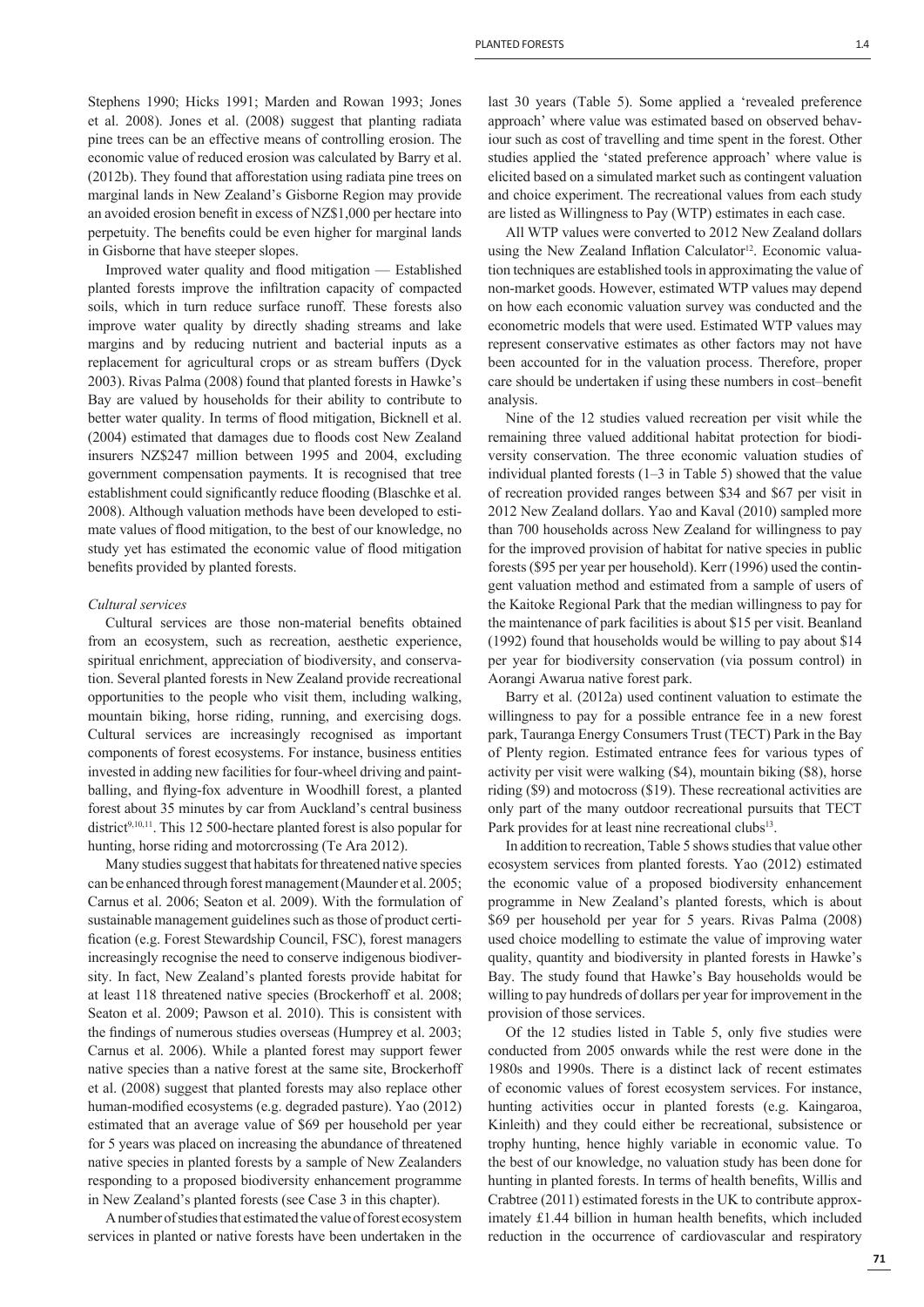| <b>Study</b><br>number | Forest(s) studied                                                    | <b>Region</b>                          | <b>Forest type</b>                             | <b>Forest area</b><br>(ha) | <b>Ecosystem service</b>                               | <b>Valuation method</b><br>used (year valued) |
|------------------------|----------------------------------------------------------------------|----------------------------------------|------------------------------------------------|----------------------------|--------------------------------------------------------|-----------------------------------------------|
|                        | <b>Bottle Lake Forest</b>                                            | Canterbury                             | Exotic planted forest                          | 1200                       | General recreation                                     | <b>Contingent Valuation</b><br>(1989)         |
| $\overline{2}$         | Whakarewarewa Forest                                                 | Bay of Plenty                          | Exotic planted forest                          | 5700                       | Recreation (walking and<br>mountain biking)            | Travel cost (2009)                            |
| 3                      | Hanmer Forest                                                        | Canterbury                             | Exotic planted forest                          | 13 000                     | Recreation                                             | Travel cost (1985)                            |
| $\overline{4}$         | Kaitoke Regional Park                                                | Wellington                             | Native                                         | 2860                       | General recreation                                     | Contingent valuation<br>(1995)                |
| 5                      | Aorangi Awarua Forest                                                | Wellington                             | Native                                         | 5000                       | Biodiversity conser-<br>vation (via possum<br>control) | Contingent valuation<br>(1991)                |
| 6                      | Planted forests                                                      | Planted forest<br>areas in all regions | Exotic planted forest                          | 1 720 000                  | Indigenous biodiversity<br>enhancement                 | Choice modelling<br>(2010)                    |
| $\tau$                 | Kaimanawa and<br>Kaweka Forests Parks                                | Waikato and<br>Hawke's Bay             | Native                                         | 140 000                    | Recreational hunting                                   | Travel cost (1982)                            |
| 8                      | Tararua Forest Park                                                  | Wellington                             | Native                                         | 116 535                    | Recreation                                             | Travel cost (1988)                            |
| 9                      | Coromandel State<br><b>Forest Park</b>                               | Waikato                                | Exotic planted forest                          | 71 900                     | Recreation                                             | Travel cost (1982)                            |
| 10                     | Native forests on<br>public land                                     | Public land in all<br>regions          | Native                                         | 8 600 000                  | Biodiversity                                           | Contingent valuation<br>(2007)                |
| 11                     | Planted forests in<br>Hawke's Bay                                    | Hawke's Bay                            | Exotic planted forest                          | 128 800                    | Water quality and quan-<br>tity, and biodiversity,     | Choice modelling<br>(2005)                    |
| 12                     | TECT (Tauranga<br><b>Energy Consumers</b><br>Trust) all terrain park | Bay of Plenty                          | Mixture of exotic planted<br>forest and native | 1650                       | Recreation                                             | Contingent valuation<br>(2011)                |

**TABLE 5** Comparison of studies calculating the economic value of cultural ecosystem services in New Zealand forests

| <b>Study</b><br>number   | <b>Authors</b><br>(year published) | Willingness to pay<br>(original valuation \$)                                                                                                                                 | Willingness to pay<br>(2012 fourth quarter \$)                                                                                                                                | Number of visits for one year<br>(data source)                                     |
|--------------------------|------------------------------------|-------------------------------------------------------------------------------------------------------------------------------------------------------------------------------|-------------------------------------------------------------------------------------------------------------------------------------------------------------------------------|------------------------------------------------------------------------------------|
| 1                        | <b>Walker</b> (1992)               | \$29 per visit                                                                                                                                                                | \$51 per visit                                                                                                                                                                | 400 000<br>(http://www1.ccc.govt.nz/)                                              |
| $\overline{2}$           | Dhakal et al.<br>(2012)            | \$34 per walking visit<br>\$36 per walking visit<br>\$52 per mountain biking visit<br>\$49 per mountain biking visit                                                          |                                                                                                                                                                               | 309 000<br>(APR 2010)                                                              |
| 3                        | Sandrey (1986)                     | \$67 per person per visit<br>\$26 per person per visit                                                                                                                        |                                                                                                                                                                               | 200 000<br>(DOC 2000)                                                              |
| $\overline{\mathcal{L}}$ | Kerr (1996)                        | \$10.74 per visit                                                                                                                                                             | \$15.46 per visit                                                                                                                                                             | Data not found                                                                     |
| 5                        | Beanland (1992)                    | \$8.73 per household per year                                                                                                                                                 | \$13.86 per household per year                                                                                                                                                | 78 075 (Beanland 1992)                                                             |
| 6                        | Yao (2012)                         | \$65 per person per year for 5 years                                                                                                                                          | \$69 per person per year for 5 years                                                                                                                                          | Not applicable                                                                     |
| 7                        | Sandrey and<br>Simmons (1984)      | \$27 per person per hunting visit                                                                                                                                             | \$92 per person per hunting visit                                                                                                                                             | 20 000<br>(Sandrey and Simmons 1984)                                               |
| 8                        | Kerr and<br>Manfredo (1988)        | \$5.13 per person per night                                                                                                                                                   | \$9.41 per person per night                                                                                                                                                   | 135 000<br>(http://www.teara.govt.nz/)                                             |
| 9                        | Everitt (1983)                     | \$27 per visitor group per year                                                                                                                                               | \$92 per visitor group per year                                                                                                                                               | 23 639<br>(Everitt 1983)                                                           |
| 10                       | Yao and Kaval<br>(2010)            | \$82 per person per year                                                                                                                                                      | \$95 per person per year                                                                                                                                                      | Not applicable                                                                     |
| 11                       | Rivas-Palma<br>(2008)              | \$3.78 for land stabilisation<br>1% improvement<br>\$515.45 for decreasing sediment in water<br>\$496.42 for decreasing algae in water<br>$-$ \$53.89 for level of water flow | \$4.59 for land stabilisation<br>1% improvement<br>\$626.54 for decreasing sediment in water<br>\$603.51 for decreasing algae in water<br>$-$ \$65.50 for level of water flow | Not applicable                                                                     |
| 12                       | Barry et al.<br>(2012a)            | \$4.14 per walker visit<br>\$7.24 per mountain biking visit<br>\$8.50 per horse riding visit<br>\$17.64 per motocross visit                                                   | \$4.40 per walker visit<br>\$7.70 per mountain biking visit<br>\$9.04 per horse riding visit<br>$$18.76$ per motocross visit                                                  | Number of visits still not avail-<br>able according to a TECT Park<br>staff member |

diseases and prevention of mental illnesses. These health values have yet to be estimated in New Zealand's forests. Valuation studies should be undertaken so that planners and decisionmakers can better account for those services.

# *Supporting services*

These services are basically the biological, chemical and physical processes that underlie the provision of the other three groups of services described above and illustrated in Figure 2.

Supporting services indirectly affect society, as their impacts on people occur over a very long time (MEA 2005). Examples of these services provided by planted forests include soil formation, nutrient cycling, water regulation and oxygen production (Quine et al. 2011). Although these services may be quantified and valued, Fisher and Turner (2008) suggest accounting primarily for the values of final ecosystem service benefits to avoid double counting.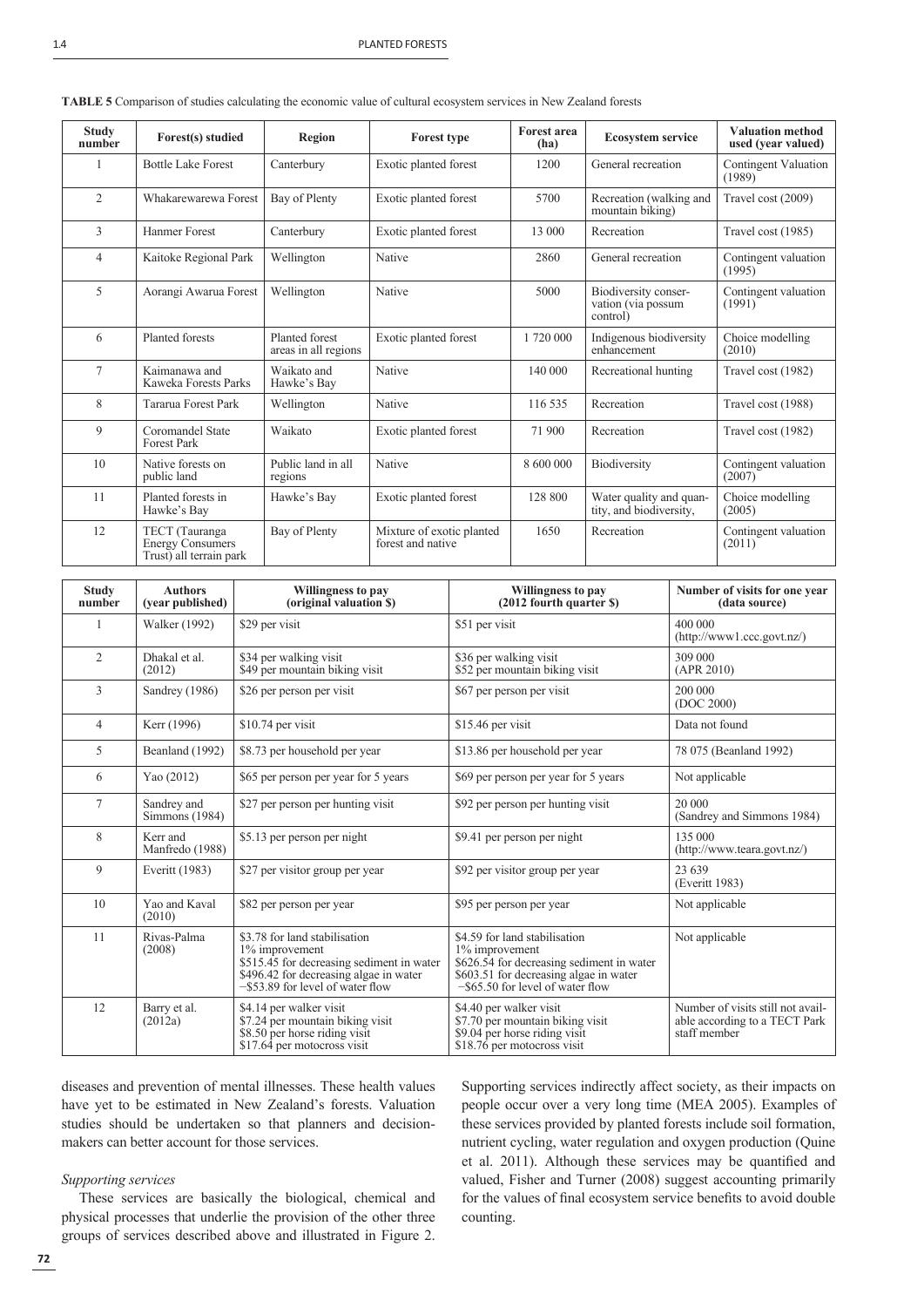#### **MANAGING FOR ECOSYSTEM SERVICES**

Planted forests provide multiple ecosystem services. It is difficult to make management decisions that maximise all of them. Some decision-makers tend to put more weight on provisioning than the other three services (Schwenk et al. 2012). Provisioning services provide tangible goods (e.g. wood and fibre) or products that can readily be valued in the short term, while regulating and cultural benefits may be intangible over the same period (Rodríguez et al. 2006). The weight given to provisioning services means that depletion of New Zealand's natural capital is often greater than is socially desirable (Engel et al. 2008). Maximising the synergies between ecosystem services has been one of the key drivers for developing an ecosystem-services approach (Braat and de Groot 2012). Identifying and valuing a range of ecosystem services from different land uses can help guide land-use decision-making towards more sustainable outcomes. For example, the presence of flowering native shrubs may benefit nearby apiarists, and thus some incentive could



## Private net benefit  $+$

**FIGURE 7** Public and private net benefits framework (Source: Pannell 2008).

be necessary for the forest owner to maintain this provision. This type of negotiation between two stakeholders is known in economic theory as Coase bargaining (Coase 1960). However, government intervention may be necessary to encourage ecosystem service provision where benefits become less tangible and more complex, and if there are many stakeholders. Examples of various trade-offs and synergies between three groups of ecosystem services from planted forests is illustrated as a matrix in Table 6 from the three case studies presented later in this section.

The level of benefit, the types of services, and the distribution of stakeholders all play a role in deciding suitable policy mechanisms. A framework has been developed that helps policymakers choose between different policy options based on the relative magnitude of public and private net benefits from a land-use change (Pannell 2008, 2009). Figure 7 provides a simplified example of this framework. For example, if afforestation provided a positive private net benefit relative to the previous land use (made more money for the landowner) and a positive public net benefit also (was better for everyone other than the landowner), then the provision of this information may be enough to encourage land use change (top-right quadrant of Figure 7) and would be less expensive than providing a payment to encourage change. On the other hand, where the private net benefit is

negative and is outweighed by a positive public net benefit, some sort of payment may be required (top-left quadrant of Figure 7).

#### *Provisioning and regulating services*

Planting forests for timber production will sequester carbon and reduce soil erosion, particularly if the land was previously in pasture or bare land. For example, a site in the central North Island can sequester 918 tonnes of carbon dioxide per hectare over a 28-year rotation, including above- and below-ground biomass and the litter layer (Robertson et al. 2004), although this may vary depending on the productivity of the site. The aggregated carbon stock sequestered from New Zealand's planted forests helps to offset New Zealand's greenhouse gas emissions, although this may fluctuate in the short term with the harvesting of trees to produce logs, timber products, paper or fuel. In 2010, net removals from land use, land use change and forestry (LULUCF) decreased by 24% because of increased harvesting of planted forests and low sequestration rates of early plantings on new land relative to the previous land use.

Converting bare land to planted forestry may provide a provisioning service from timber, along with sequestering carbon and reducing sedimentation. However it may also reduce water yield, which can have a negative net benefit on agriculture where there is a demand for irrigation, such as in the tussock grassland in the South Island (Dymond et al. 2011). Sidle et al. (2006) also noted

**TABLE 6** Trade-offs and synergies

|                   | Provisioning                                                                                                                                                                                                                                          | Regulating                                                                                                                                                                         | <b>Cultural</b>                                                                                                                               |
|-------------------|-------------------------------------------------------------------------------------------------------------------------------------------------------------------------------------------------------------------------------------------------------|------------------------------------------------------------------------------------------------------------------------------------------------------------------------------------|-----------------------------------------------------------------------------------------------------------------------------------------------|
| Provisioning      |                                                                                                                                                                                                                                                       | Synergy 1: Afforestation can increase<br>wood supply and carbon storage.<br>It can also reduce soil erosion rates<br>especially on steep areas.                                    | Synergy 2: Forestry operations (e.g.<br>pest control) in existing forests can<br>contribute to the provision of habitats<br>for native birds. |
| <b>Regulating</b> | Trade-off 1: Planting and harvesting of trees may<br>enhance soil erosion. (Studies on minimising the<br>impacts of harvesting on soil erosion are underway).                                                                                         |                                                                                                                                                                                    | Synergy 3: Forests planted in urban<br>areas can assist in flood control and can<br>increase opportunities for recreation.                    |
| <b>Cultural</b>   | Trade-off 2: Harvesting and planting operations<br>may adversely affect existing habitats for threatened<br>native birds. (Many forest managers now closely<br>coordinate with conservation groups to collect<br>endangered birds before harvesting). | Trade-off 3: Radiata pine forests<br>sequester carbon more efficiently<br>than native species but a landscape of<br>radiata pine may have a low aesthetic<br>value to some people. |                                                                                                                                               |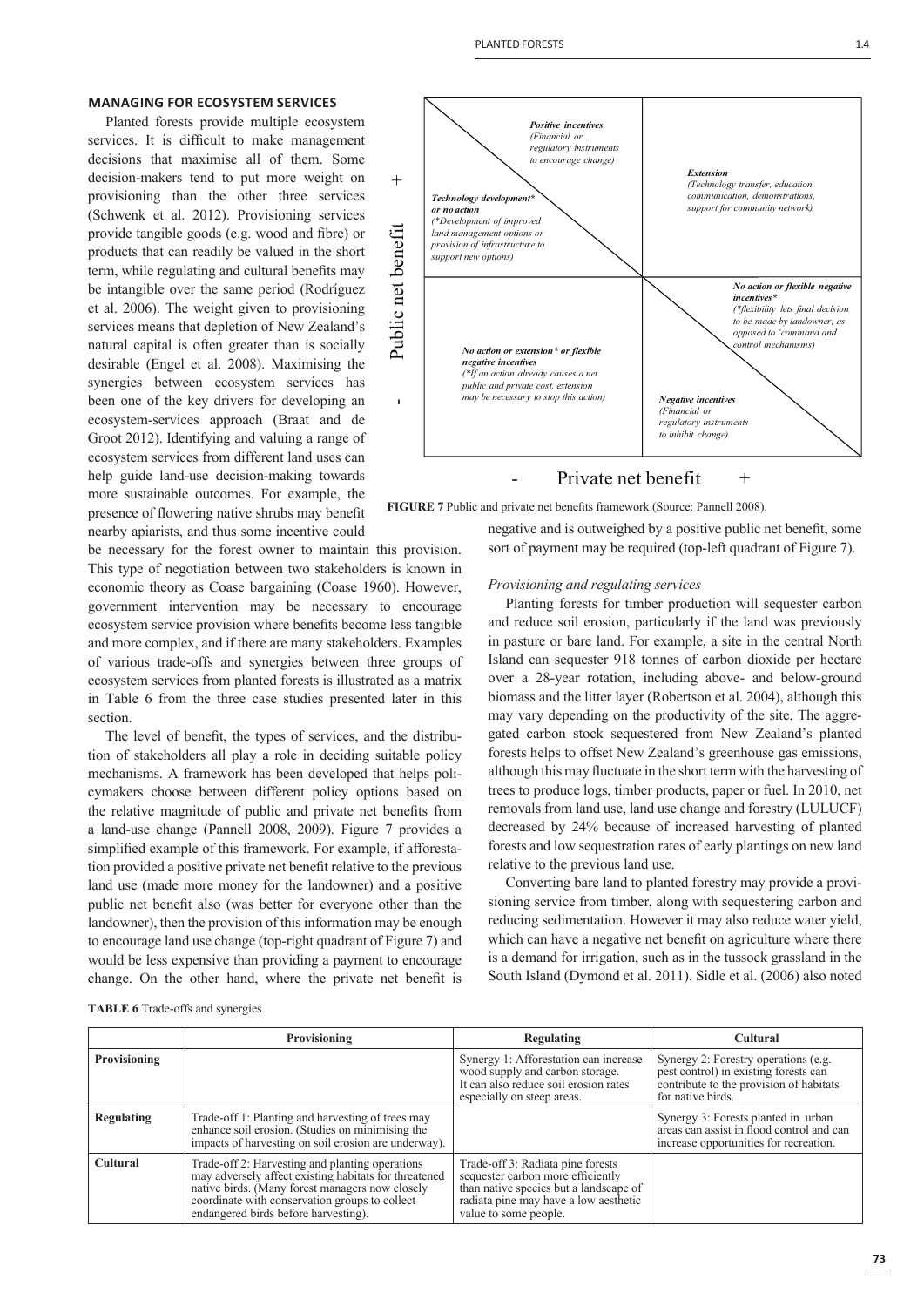that there is a window of vulnerability between harvesting one crop and replanting the next, which is a high risk period for mass movement erosion, especially if it coincides with an extreme weather event (Phillips et al. 2012). Despite this, there is strong evidence to suggest that planted forests provide reduced sedimentation (Pain and Stephens 1990; Marden and Rowan 1993; Fahey and Marden 2006). To reduce the potential trade-offs between provisioning forest ecosystem services and regulating services, harvesting and replanting must be carefully planned and executed to minimise the impacts of soil erosion and nutrient loss onsite (especially on steep slopes) and sedimentation of waterways. The magnitude of this trade-off may also depend upon the end use of the tree products (including the extent to which these products become an offsite carbon store), and the rate of restoration of forest conditions after felling. The former depends upon markets; the latter on management options, including the scale of the felling intervention, and the manner by which a successor tree crop is established. An example of increased regulation services combined with provisioning services is provided in Case 1.

# **CASE 1:** *Timber, erosion mitigation, and carbon sequestration in the East Coast Region*

The East Coast Region has the two most erodible catchments in New Zealand. The Waiapu and Waiapoa rivers have a combined sediment loss of approximately 50 million tonnes per year (Hicks and Shankar 2003). They are examples of severe ecosystem damage by global standards, despite a relatively low level of floodplain development (Piégay et al. 2006). This case focuses on the area of the catchment (approximately 215 000 ha) that is currently in marginal pastoral agriculture with slight to extreme soil erosion (Watt et al. 2010). An integrated economic model for predicting forestry returns was combined with estimates from the New Zealand Empirical Erosion Model, NZeem (Dymond et al. 2010), to estimate the reduced erosion from afforesting this area; approximately 21 million tonnes of sediment per year, equivalent to 98 tonnes of sediment per hectare per year. Importantly, this estimate is avoided erosion from forestry at full canopy cover and, therefore, does not account for the variation in erosion from various regimes over time. Obviously, there will be disturbance to the soil during harvesting and establishment, when planting for the provisioning service of timber. Also, early forest growth does not provide as much protection as a forest at full canopy. Results from a discounted cash flow analysis with an 8% discount rate show that a typical forestry regime of radiata pine on a 28-year rotation, and using a value of \$1 per tonne of sediment (Dymond et al. 2011), would have average timber profits into perpetuity of approximately NZ\$1,245 per hectare and an avoided erosion value of approximately NZ\$1,017 per hectare. Furthermore, the total carbon stock from this regime would not exceed 1280 tonnes of carbon dioxide per hectare. A similar analysis of a 'plant and leave' regime shows there will subsequently be less erosion, with a present value of approximately NZ\$1,114 per hectare and the total carbon stock would accumulate to over 3000 tonnes of carbon dioxide per hectare after 90 years even though there will be no value from timber due to no harvest.

#### *Provisioning and cultural services*

The value of cultural services may be positively or negatively affected by production operations. Ideally, these two different services should be jointly managed to provide benefits to both. As mentioned earlier, planted forests in New Zealand provide habitat for at least 118 threatened native species (Pawson et al. 2010). These include iconic species such as the brown kiwi and the bush falcon whose conservation are valued by many New Zealanders (Yao 2012). However, harvesting of these forests may affect the survival of the brown kiwi especially if it was done during the breeding period (Pawson et al. 2010). Use of heavy machinery for forest harvesting and site preparation may also disturb wildlife, at least in the short term (habitat manipulation may actually be beneficial in the medium term) (Quine et al. 2011). The New Zealand Forest Owners Association has formulated management guidelines for planted forests to enhance the awareness of threatened species by managers and owners. These stakeholders are also encouraged to reduce the impact of tree felling and other forest operations to existing threatened species in their respective forests<sup>14</sup>. More than half the area of the planted forest in the country is certified by the Forest Stewardship Council (FSC). Therefore, the majority of planted forests areas comply with FSC Principle 6, which states that forestry management should as much as possible maintain or restore the ecosystem, its biodiversity, resources and landscapes<sup>15</sup>. Many timber companies

#### **CASE 2:** *Falcons in Kaingaroa Forest*

Extensive clearance of New Zealand's native forest over the last few centuries has been a major factor in the reduction of falcon populations around the country (Seaton 2007) to the point where this species is threatened with extinction. The 189 000 hectares of planted forest at Kaingaroa, in the central North Island, provides excellent nesting areas and food sources for falcons. The reduced amount of pests (such as stoats, rats, weasels and possums) facilitates safer nesting as falcons nest on the ground. Forest edges, formed in areas between clear-cut and remaining forest stands, provide good habitats for insects and small exotic birds and these areas serve as excellent hunting ground for falcons (Seaton 2007). However, additional activities are still needed to guarantee conservation of the falcon population in the forest. Forest managers can further protect these birds through targeted control of predators, and also reduced impact of harvesting and planting operations in known nesting areas (Maunder 2008).

A survey-based economic valuation study was conducted in 2010 to test if the public would be willing to financially support a proposed falcon conservation programme in Kaingaroa Forest (Yao and Kaval 2010). A survey questionnaire was developed that included contingent valuation questions. About 219 randomly selected individuals across the country provided valid responses to the contingent valuation questions. Results from an econometric analysis of the survey data suggest that a typical respondent would be willing to pay about \$14 per year for 5 years to support a proposed programme that would sustain the falcon population in Kaingaroa Forest. This median willingness-to-pay value falls between the bounds of \$6 and \$20 at the 95% confidence interval based on the econometric estimation by Yao and Kaval (2010).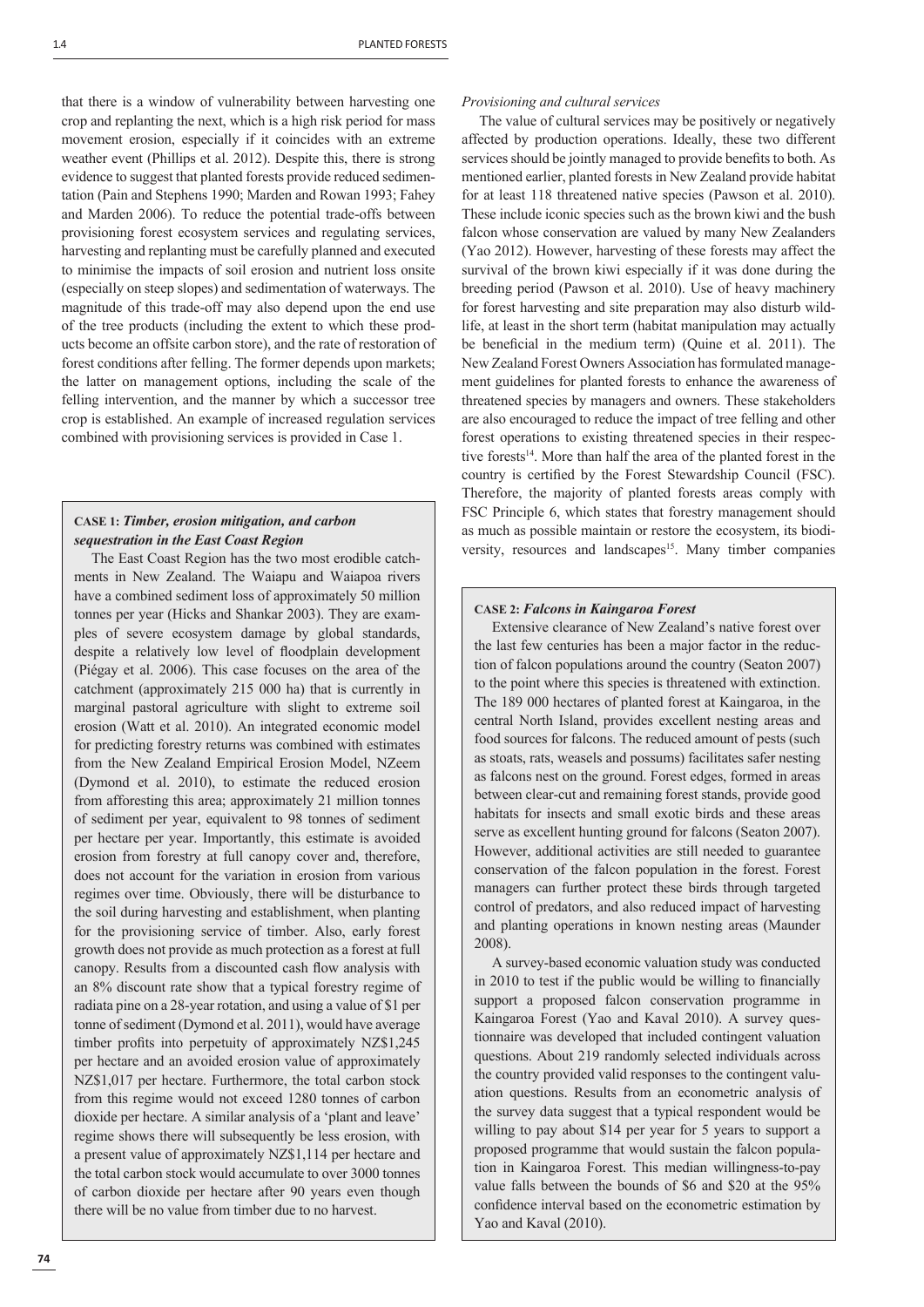collaborate with local conservation trusts to protect threatened species in their forests. For example, Kaingaroa Timberlands works with the Wingspan Birds of Prey Trust in Rotorua to facilitate the collection of bush falcons from known locations before harvesting occurs (see Case 2).

There can also be trade-offs between harvesting operations and recreational uses in a forest as access may be restricted for health and safety reasons. Harvesting is likely to produce some changes in the landscape that may rapidly change the aesthetic value of a recreational forest. Good communication between forest users and managers does occur in some cases, such as the Whakarewarewa Forest (Case 3). Users are informed in advance of each scheduled forest operation and usually such operations occur only in small sections of the forest. Therefore, recreation in most parts of the forest continues all year round.

# *Regulating and cultural services*

Radiata pine provides excellent regulating ecosystem services because it is fast growing. However, the value of the cultural services it offers can vary depending on the user. For example, the aesthetic value of a landscape forested with radiata pine may be lower to some people than one with native trees. However, a mountain biker swiftly traversing a track underneath a pine forest would likely be more concerned about the quality of tracks than aesthetic features. The 'willingness to pay' values given in Table 5 for an additional visit to specific forests indicate that the value

# **CASE 3:** *Managing the Whakarewarewa Forest for both timber and recreation*

The 5667 hectares of Whakarewarewa Forest are situated about 4 kilometres from the centre of Rotorua, and the public have free access to most parts of the forest for recreation. There were over 300 000 recreational visits, predominantly mountain biking (34%) and walking (29%), in 2009. Other activities included organised bush walks (19%), running/ jogging (15%) and horse riding (1%). There are three types of management within this forest: (1) timber production (and partly recreation); (2) recreational forest park; and (3) natural resource conservation.

An APR (2010) survey estimated that there were about 88 500 visits by walkers and another 101 800 visits by mountain bikers to the forest in 2009. Dhakal et al. (2012) studied the value mountain bikers and walkers place on each visit to the forest. They used an economic valuation method called Travel Cost to estimate the recreational use value based on the observed behaviour of a sample of 706 forest visitors (366 walkers and 340 mountain bikers). Results suggest a median willingness to pay of \$34 per visit for walkers and \$48 for mountain bikers. The economic benefit of the forest for mountain bikers and walkers could be \$8 million; \$4.9 million from mountain bikers and \$3.1 million from walkers.

of a recreational visit to a planted forest is comparable or even higher than that for a native forest. However, estimates in Table 5 are limited only to a few forests and cultural values provided by other key native and planted forests should also be estimated to help improve ecosystem decision-making.

# **DISCUSSION**

New Zealand's planted forest ecosystem makes a large contribution to the country's economic prosperity, environmental conservation and human well-being. Provisioning services from this ecosystem include production of around 26 million cubic metres of wood. The forest industry significantly contributes to the New Zealand economy with NZ\$4.3 billion in export earnings, NZ\$3.0 billion in domestic sales of forest products, and employment for 55 600 people in 2011. In addition, co-generation of heat and power from biomass provided biofuel with a value of almost NZ\$1 billion (Table 7). Regulating services include carbon sequestration, reduced soil erosion and improved water quality. Assuming a carbon market price of NZ\$10 per tonne, the value of carbon credits from planted forests could be approximately NZ\$250 million per year. Barry et al. (2013) estimate that the avoided erosion value from the 2.9 million hectares of future forests in the country's marginal agricultural land could be approximately NZ250 million per year. Rivas-Palma (2008) estimates that value of water quality improvement brought about by planted forests in Hawke's Bay could be about NZ29 million per year.

Planted forests also provide cultural services that contribute to the well-being of society especially in forests with high visitation rates. They offer valuable recreational amenities for people and also important habitats to native animals and plants. Table 7 provides estimates of recreational values specific to three iconic planted forests and a value for a proposed biodiversity enhancement programme for all planted forests (Sandrey and Simmons 1984; Walker 1992; Dhakal et al. 2012; Yao 2012). As recreational values are specific to a few forests while the biodiversity programme has not yet been implemented, all the values in Table 7 may not be simply added up given that the estimated values for the provisioning services apply for all existing forests.

|                                                    |  |  | <b>TABLE 7</b> Estimated values of the benefits derived from ecosystem services |  |
|----------------------------------------------------|--|--|---------------------------------------------------------------------------------|--|
| provided by New Zealand's existing planted forests |  |  |                                                                                 |  |

| <b>Final ecosystem services</b>                                                                               | In millions of NZS<br>(2012S) |
|---------------------------------------------------------------------------------------------------------------|-------------------------------|
| Provisioning                                                                                                  |                               |
| Forest products exports between June 2011 and<br>June $2012$                                                  | 4,278                         |
| Domestic sales of forest products in January to<br>December 2012                                              | 3,000                         |
| Co-generation of heat and power for primary<br>industries in 2011                                             | 921                           |
| Regulating                                                                                                    |                               |
| Carbon sequestration (2012 value for post-1989)<br>planted forests assuming \$10 per tonne of CO <sub>2</sub> | 250                           |
| Improvement in water quality in Hawke's Bay                                                                   | 29                            |
| Avoided erosion in 2.9 million ha of future forests                                                           | 250                           |
| Cultural                                                                                                      |                               |
| Recreation in Bottle Lake Forest                                                                              | 20                            |
| Recreation in Hanmer Forest                                                                                   | 37                            |
| Recreation in Whakarewarewa Forest                                                                            | 9                             |
| Recreation in Whakarewarewa Forest                                                                            | 28                            |

The list of monetary values in Table 7 basically implies that planted forests are more than just forest products with market prices as they also provide environmental and cultural services that have estimated non-market values specific to a very limited number of forests (Hanmer, Bottle Lake, Whakarewarewa) or a region (Hawke's Bay). This chapter shows that regulatory and cultural services are clearly important yet their values remain poorly understood. This lack of understanding means that decision-making processes focus solely on more tangible provisioning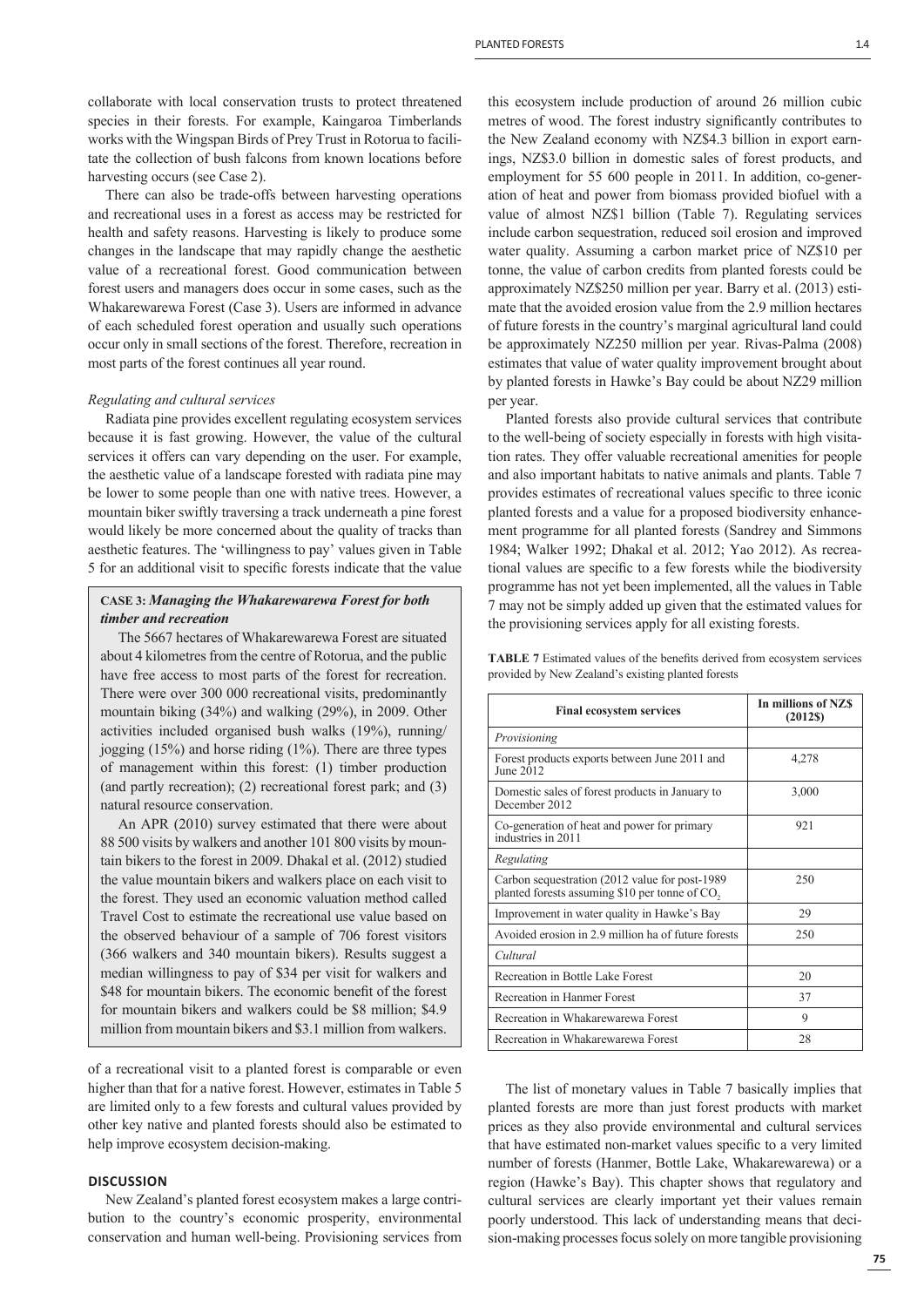services such as export earnings and employment hours. Having robust estimations of the value of regulatory and cultural services, based on empirical data, is likely to improve the likelihood that these data will be included in cost-benefit analyses. More studies using state-of-the-art methods of economic valuation that account for both time and space are required.

In addition, it is important to address common confusion and ambiguity in the use of an ecosystem service approach. Much literature to date has recognised the inherently spatial nature of ecosystem services (Wätzold and Drechsler 2005; Bateman et al. 2011; Dymond et al. 2011) and the reliance of policy on spatially explicit information describing ecosystem services (Maes et al. 2012). And the key issue of double counting and subsequent overestimation of value continues to arise. Future research could focus on separately stacking the final ecosystem service benefits into those that occur for the private stakeholder and those for the public stakeholder. Implementing these values into a policy framework (e.g. Pannell's framework, Figure 7) would help avoid double counting and would target policy to encourage more sustainable land-use decision-making.

#### **ACKNOWLEDGEMENTS**

We thank our Scion colleagues Ruth Falshaw, Peter Hall, Peter Clinton, and Tim Barnard for their valuable contributions to this chapter. We also thank Scion for providing funds for the writing of this chapter.

#### **DISCLAIMER**

The views and opinions expressed in this book chapter are those of the authors and do not necessarily reflect the views of New Zealand Forest Research Institute Limited (trading as Scion).

#### **REFERENCES**

- Adams T, Turner J 2012. An investigation into the effects of an emissions trading scheme on forest management and land use in New Zealand. Forest Policy and Economics 15: 78–90.
- APR 2010. Recreational use and economic impact of Whakarewarewa forest (2009 update). Rotorua, APR Consultants.
- Ashraf T, Philips Y 2012. Waikato regional economic profile. Waikato Regional Council technical report 2012/37. Hamilton, Waikato Regional Council.
- Barry L, Yao R, Bayne K 2012a. Estimating non-market values for a new forest park in New Zealand. Rotorua, Scion.
- Barry LE, Yao RT, Paragahawewa UH, Harrison DR 2012b. Where and how can policy encourage afforestation to avoid soil erosion? In: 2012 NZARES Conference. New Zealand Agricultural and Resource Economics Society.
- Bateman I, Mace G, Fezzi C, Atkinson G, Turner K 2011. Economic analysis for ecosystem service assessments. Environmental and Resource Economics 48: 177–218.
- Bauhus J, Pokorny B, Van der Meer P, Kanowski PJ, Kanninen M 2010. Ecosystem goods and services from plantation forests. Earthscan, London.
- Beanland 1992. Implementation of sustainable resource management: a process for environmental evaluation, Aorangi Awarua case study*.* Palmerston North, Massey University.
- Beets PN, Kimberley MO 2011. Improvements contained in the Forest Carbon Predictor Version 3. Report prepared for the Ministry for the Environment. Rotorua, New Zealand Forest Research Institute Limited (trading as Scion).
- Beets PN, Robertson KA, Ford-Robertson JB, Gordon J, Maclaren JP 1999. Description and validation of C\_change: A model for simulating carbon content in managed Pinus radiata stands. New Zealand Journal of Forestry Science 29: 409–427.
- Beets PN, Kimberley MO, McKinley RB 2007. Predicting wood density of Pinus radiata annual growth increments. New Zealand Journal of Forestry Science 37: 241–266.
- Beets PN, Kimberley MO, Paul TSH, Garrett LG 2011. Planted forest carbon monitoring system: Forest carbon model validation study for Pinus radiata. New Zealand Journal of Forestry Science 41: 177–189.
- Bicknell K, Cullen R, Hughey K, Meister A, Meyer-Hubbert G, Smallman C 2004. Preliminary study of environment research, science and technology benefits. Report for Ministry of Research, Science and Technology. Agribusiness and Economics Research Unit. Lincoln, Lincoln University.
- Blaschke P, Hicks D, Meister A 2008. Quantification of the flood and erosion reduction benefits, and costs, of climate change mitigation measures in New Zealand. Report prepared by Blaschke and Rutherford Environmental Consultants for MfE. Wellington, Ministry for the Environment.
- Braat LC, de Groot R 2012. The ecosystem services agenda: bridging the worlds of natural science and economics, conservation and development, and public and private policy. Ecosystem Services 1: 4–15.
- Brockerhoff EG, Jactel H, Parrotta JA, Quine CP, Sayer J 2008. Plantation forests and biodiversity: oxymoron or opportunity? Biodiversity and Conservation 17: 925–951.
- Carnus JM, Parrotta J, Brockerhoff E, Arbez M, Jactel H, Kremer A, Lamb D, O'Hara K, Walters B 2006. Planted forests and biodiversity. Journal of Forestry 104: 65–77.
- Coase RH 1960. The problem of social cost. Journal of Law and Economics  $3 \cdot 1 - 44$
- DECC 2010. Updated short term traded carbon values for UK public policy appraisal.
- DOC (Department of Conservation) 2000. Canterbury conservation management strategy (Volume 1). Canterbury Conservation Management Planning Series No. 10. Department of Conservation, Christchurch.
- Dhakal B, Yao RT, Turner JA, Barnard TD 2012. Recreational users' willingness to pay and preferences for changes in planted forest features. Forest Policy and Economics 17: 34–44.
- Dominati E, Patterson M, Mackay A 2010. A framework for classifying and quantifying the natural capital and ecosystem services of soils. Ecological Economics 69: 1858–1868.
- Dyck B 2003. Benefits of planted forests: Social, ecological and economic. in UNFF Intersessional Experts Meeting on the Role of Planted Forests in Sustainable Forest Management.
- Dymond JR, Betts HD, Schierlitz CS 2010. An erosion model for evaluating regional land-use scenarios. Environmental Modelling & Software 25: 289–298.
- Dymond JR, Ausseil A-G, Ekanayake J, Kirschbaum MUF 2011. Tradeoffs between soil, water, and carbon - a national scale analysis from New Zealand. Journal of Environmental Management 95: 124–131.
- Engel S, Pagiola S, Wunder S 2008. Designing payments for environmental services in theory and practice: An overview of the issues. Ecological Economics 65: 663–674.
- Evans J 2009. Planted forests: uses, impacts and sustainability. Rome: CAB International and Food and Agriculture Organization of the United Nations (FAO).
- Everitt AS 1983. A valuation of recreational benefits. New Zealand Journal of Forestry, 28(2):176–183.
- Fahey B, Marden M 2006. Forestry effects on sediment yield and erosion. The Pakuratahi land use study A. In: Pakuratahi – Tamingimingi land use study report. Napier, Hawkes Bay Regional Council. Pp. 51–62.
- FAO 2006. Global planted forests thematic study, results and analysis . Planted forests and trees working paper 38. Rome, Food and Agriculture Organization.
- FAO 2010. Planted forests in sustainable forest management: A statement of principles. Rome, Food and Agriculture Organization.
- FAO 2011. Asia-Pacific Forest and Forestry to 2020, Forests for a greener future (Vol. Forest policy brief 01). Rome, Food and Agriculture Organisation.
- FAO 2012a. 2011 global forest products facts and figures. Rome, Food and Agriculture Organisation.
- FAO 2012b. FAOStat. http://faostat.fao.org/site/626/DesktopDefault. aspx?PageID=626#ancor
- Fisher B, Turner KR 2008. Ecosystem services: Classification for valuation. Biological Conservation 141: 1167–1169.
- Fu BJ, Su CH, Wei YP, Willett I, Lü YH, Liu GH 2011. Double counting in ecosystem services valuation: causes and countermeasures. Ecological Research 26: 1–14.
- Griffiths A 2003. Managing New Zealand's indigenous forested lands for timber: an update. Conference proceedings of the Joint Australia and New Zealand Institute of Forestry, Queenstown, New Zealand. In: Mason EG, Perley CJ eds. Ministry of Agriculture and Forestry, Wellington, pp. 300-304.
- GTIS 2013. New Zealand Export Statistics. http://www.gtis.com/GTA/.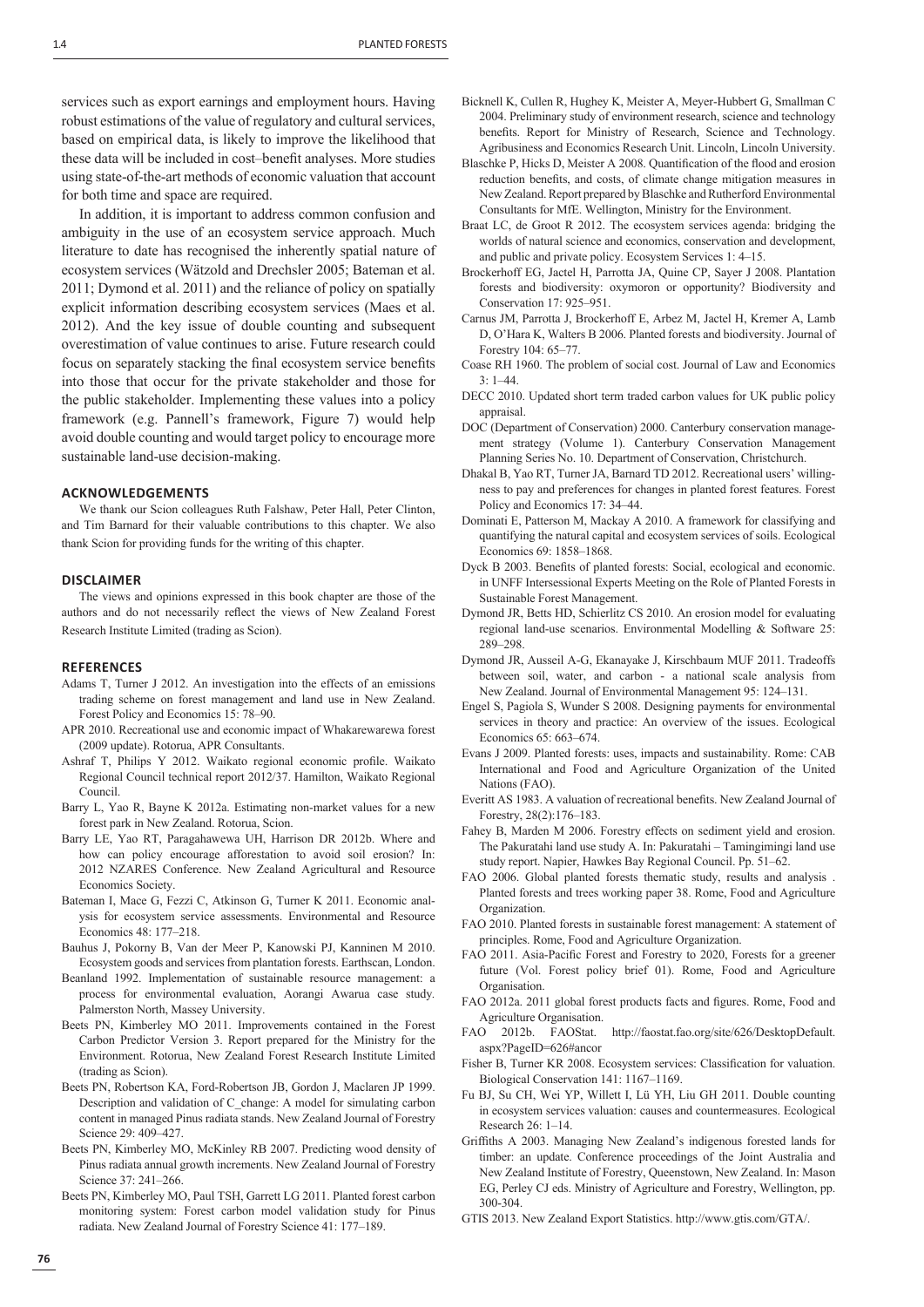- Hicks D, Shankar U 2003. Sediment from New Zealand rivers. NIWA Chart, Miscellaneous Series 79.
- Hicks DL 1991. Erosion under pasture, pine plantations, scrub and indigenous forests: a comparison from cyclon Bola. New Zealand Journal of Forestry 36: 21–22.
- Horgan, G. 2013. Personal communication via telephone and email. Rotorua, New Zealand.
- Humphrey J, Ferris R, Quine CP 2003. Biodiversity in Britain's planted forests results from the Forestry Commission's Biodiversity Assessment Project. In: Humprey J, Ferris R, Quine CP eds. Edinburgh, Forestry Commission.
- IEA 2011. Co-generation and renewables: Solutions for a low-carbon energy future. Paris, International Energy Agency.
- Infometrics 2012. 2011 labour market and economic profile: Bay of Plenty. http://www.infometrics.co.nz/reports/regional/TEC/Bay-of-Plenty-Revised-Jun2012.pdf.
- IPCC 2007. Climate change 2007: Synthesis report. In: Pachauri RK, Reisinger A eds Contribution of Working Groups I, II and III to the Fourth Assessment Report. Intergovernmental Panel on Climate Change, Geneva.
- JNL 2012. Retrieved November 2012, from http://www.jnl.co.nz/.
- Jones H, Clough PWJ, Hock B, Phillips C 2008. Economic costs of hill country erosion and benefits of mitigation in New Zealand: Review and recommendation of approach.. Wellington, Ministry for Agriculture and Forestry.
- Jones TG 2005. Wood properties of commercial tree species. In: M. Colley ed. Forestry handbook. Christchurch, New Zealand, New Zealand Institute of Forestry Inc. 9.1.
- Jukes MR, Peace AJ, Ferris R 2001. Carabid beetle communities associated with coniferous plantations in Britain: The influence of site, ground vegetation and stand structure. Forest Ecology and Management 148: 271–286.
- Katz A 2005. Export Logs. In: Colley M ed. Forestry Handbook (Vol. 9.3). Christchurch, New Zealand Institute of Forestry Inc.

Kerr GN 1996. Economic valuation of Wellington regional parks.

- Kerr GN, Manfredo MJ 1988. Cost recovery on the Department of Conservation Estate. Report to Departments of Conservation and Tourism and Publicity
- Kimberley MO, West GG, Dean MG, Knowles LR 2005. The 300 index A volume productivity index for radiata pine. New Zealand Journal of Forestry 50: 13–18.
- Krausse M, Eastwood C, Alexander RR 2001. Muddied waters: Estimating the national economic cost of soil erosion and sedimentation in New Zealand. Palmerston North, Landcare Research.
- Lee-Jones D 2011. Solid wood and forestry report: New Zealand. In: Scandurra L ed. Wood products. 1101. United States Department of Agriculture.
- Lee-Jones D 2012. New Zealand forestry and wood products report 2011. In: Carroll J ed. Wood Products. NZ1202. United States Department of **Agriculture.**
- Maclaren JP 1996. environmental effects of planted forests in New Zealand: The implications of continued afforestation of pasture. FRI Bulletin No. 198. New Zealand Forest Research Institute.
- Maclaren JP 2009. Douglas-fir manual. Forest Research Bulletin No. 237. Rotorua, Scion.
- MacLaren JP, Knowles RL 2005. Silviculture of Radiata pine. In: Colley M ed. Forestry Handbook (Vol. 5). Christchurch, New Zealand Institute of Forestry Inc.
- Maclaren JP, Wakelin SJ, Te Morenga LA 1995. Plantation forestry in New Zealand - concepts, methodologies and recent calculations. Melbourne, Australian Academy of Technological Sciences and Engineering.
- Maes J, Egoh B, Willemen L, Liquete C, Vihervaara P, Schägner JP, Grizzetti B, Drakou EG, Notte AL, Zulian G, Bouraoui F, Luisa Paracchini M, Braat L, Bidoglio G 2012. Mapping ecosystem services for policy support and decision making in the European Union. Ecosystem Services 1: 31–39.
- MAF 2011. A guide to forestry in the emissions trading scheme. Wellington, Minstry of Agriculture and Forestry.
- Manley B, Maclaren JP 2010. Harvested wood products in the ETS What would be the impact? New Zealand Journal of Forestry 55: 20–26.
- Marden M, Rowan D 1993. Protective value of vegetation on tertiary terrain before and during cyclone Bola, east coast, north island, New Zealand. New Zealand Journal of Forestry Science: 255–263.
- Maunder C 2008. Face to face personal communication with Colin Maunder of Timberlands Ltd. Rotorua, New Zealand.
- Maunder C, Shaw W, Pierce R 2005. Indigenous biodiversity and land-use. What do exotic plantation forests contribute? New Zealand Journal of Forestry  $49.20-26$ .
- MEA 2005. Ecosystems and human well-being: Biodiversity synthesis (Millennium Ecosystem Assessment). Washington DC, World Resources Institute.
- MED 2012. New Zealand energy data file. http://www.med.govt.nz/ sectors-industries/energy/pdf-docs-library/energy-data-and-modelling/ publications/energy-data-file/energydatafile-2011.pdf.
- MfE 2012. New Zealand's greenhouse gas inventory and net position report 1990–2010. Wellington, Minsitry for the Environment.
- MPI 2012a. Exports of forestry products from New Zealand by main countries of destination. Wellington, Ministry for Primary Industries.
- MPI 2012b. National exotic forest description (as at 1 April 2012). Wellington, Ministry for Primary Industries.
- MPI 2012c. Quarterly log and roundwood removal statisitcs. Wellington, Ministry for Primary Industries.
- MPI 2012d. Situation and outlook for primary industries. Wellington, Ministry for Primary Industries.
- Nicholas ID, Low C, Miller J, Wilkinson A 2005. Tabular notes on individual species. In Colley M ed. Forestry handbook (Vol. 5). Christchurch, New Zealand Institute of Forestry Inc.
- Pain CF, Stephens PR 1990. Storm damage assessment using digitalised aerial photographs: Eltham, New Zealand, 24–25 February 1986. New Zealand Geographer 46: 12–25.
- Pannell DJ 2008. Public benefits, private benefits, and policy mechanism choice for land-use change for environmental benefits. Land economics 84: 225–240.
- Pannell DJ 2009. Technology change as a policy response to promote changes in land management for environmental benefits. Agricultural Economics 40: 95–102.
- Patterson M, Cole A 1999. Estimation of the value of ecosystem services in the Waikato Region. Hamilton, Environment Waikato.
- Pawson SM, Ecroyd CE, Seaton R, Shaw WB, Brockerhoff EG 2010. New Zealand's exotic plantation forests as habitats for threatened indigenous species. New Zealand Journal of Ecology 34: 342–355.
- Phillips C, Marden M, Basher L 2012. Plantation Forest Harvesting and Landscape Response – what we know and what we need to know. New Zealand Journal of Forestry 56: 4–12.
- Piégay H, Grant G, Nakamura F, Trustrum N 2006. Braided river management: from assessment of river behaviour to improved sustainable development.
- Quine C, Cahalan C, Hester A, Humphrey J, Kirby K, Moffat A, Valatin G 2011. Woodlands. In: Watson R, Albon S eds. UK National Ecosystem Assessment: Understanding nature's value to society. Cambridge, UNEP-WCMC. Pp 241–294.
- Rivas Palma RM 2008. Environmental and social values from plantation forests: A study in New Zealand with focus on the Hawke's Bay region*.* Christchurch, University of Canterbury.
- Robertson K, Loza-Balbuena I, Ford Robertson J 2004. Monitoring and economic factors affecting the economic viability of afforestation for carbon sequestartion projects. Environmental Science & Policy 7: 465–475.
- Rodríguez JP, Beard Jr TD, Bennett EM, Cumming GS, Cork SJ, Agard J, Dobson AP, Peterson GD 2006. Trade-offs across space, time, and ecosystem services. Ecology and Society 11:28.
- Sandrey RA 1986. Non-market valuation in New Zealand: an empirical analysis of vehicle bias. New Zealand Economic Papers 20: 53-60.
- Sandrey RA, Simmons DG 1984. Recreation demand estimation in New Zealand: An example of the Kaimanawa and Kaweka forest parks. Bulletin No. 40, Department of Horticulture, Landscape and Parks, Lincoln College, Canterbury.
- Schwenk WS, Donovan TM, Keeton WS, Nunery JS 2012. Carbon storage, timber production, and biodiversity: comparing ecosystem services with multi-criteria decision analysis. Ecological Applications 22: 1612–1627.
- Seaton R 2007. The ecological requirements of the New Zealand (Falco novaeseelandiae) in plantation forestry. Massey University.
- Seaton R, Holland JD, Minot EO, Springett BP 2009. Breeding success of New Zealand falcons (*Falco novaeseelandiae*) in a pine plantation. New Zealand Journal of Ecology 33: 32–39.
- Sidle RC, Ziegler AD, Negishi JN, Nik AR, Siew R, Turkelboom F 2006. Erosion processes in steen terrain - truths, myths, and uncertainties related to forest management in Southeast Asia. Forest Ecology and Management 224: 199–225.